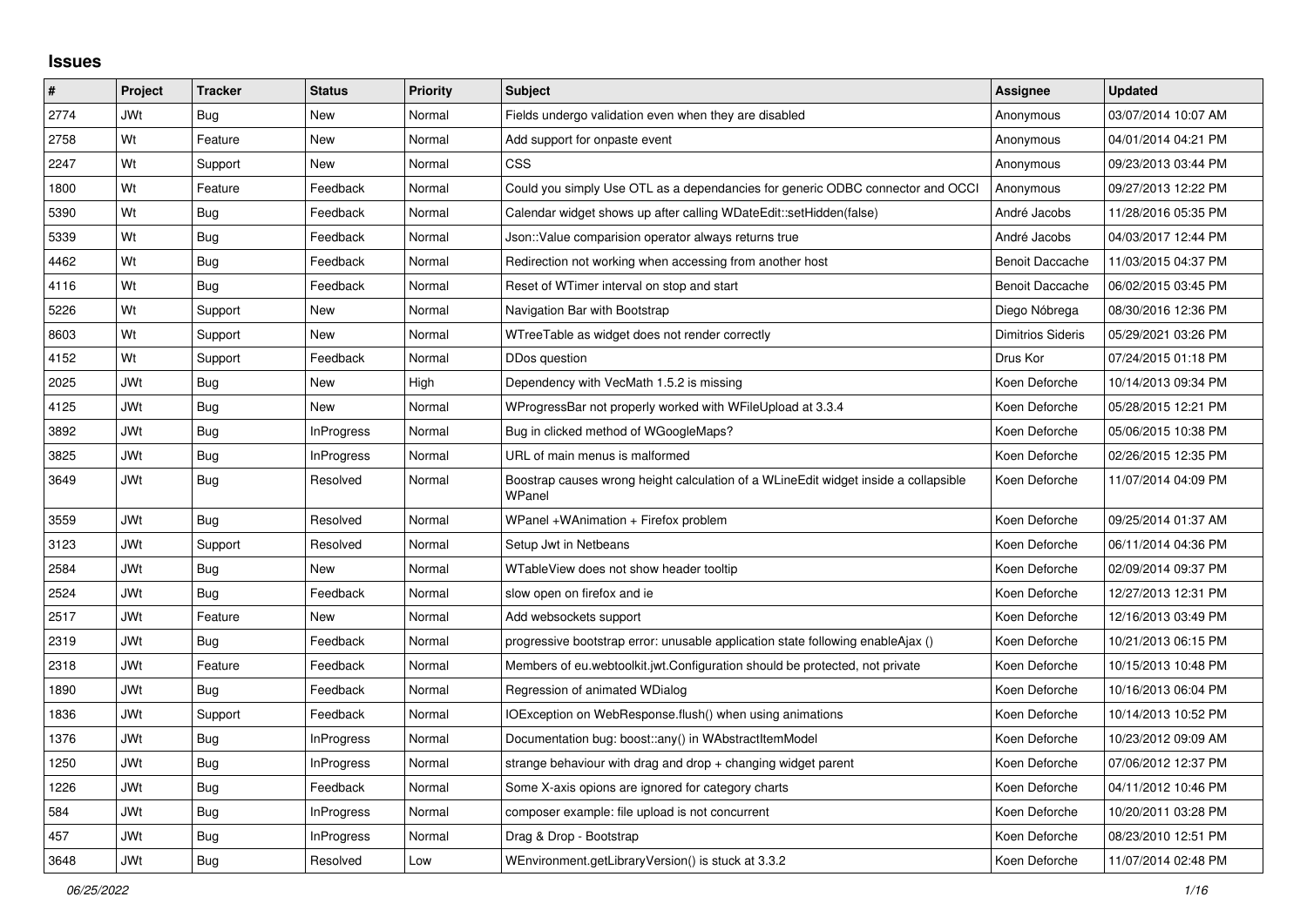| $\vert$ # | Project | <b>Tracker</b> | <b>Status</b>     | <b>Priority</b> | Subject                                                                                                                        | <b>Assignee</b> | <b>Updated</b>      |
|-----------|---------|----------------|-------------------|-----------------|--------------------------------------------------------------------------------------------------------------------------------|-----------------|---------------------|
| 9067      | Wt      | Support        | <b>New</b>        | Immediate       | SetCookie age                                                                                                                  | Koen Deforche   | 09/15/2021 02:19 PM |
| 8264      | Wt      | <b>Bug</b>     | <b>New</b>        | Immediate       | SetLocal changes combobox selection                                                                                            | Koen Deforche   | 03/24/2021 07:54 AM |
| 743       | Wt      | Bug            | New               | Urgent          | add getCenter() to WGoogleMAp                                                                                                  | Koen Deforche   | 03/02/2011 09:14 PM |
| 5617      | Wt      | Feature        | New               | High            | PostgreSQL notify system                                                                                                       | Koen Deforche   | 03/23/2017 03:06 AM |
| 4893      | Wt      | <b>Bug</b>     | Feedback          | High            | Compilation failure against libboost-regex                                                                                     | Koen Deforche   | 05/05/2016 08:12 PM |
| 4534      | Wt      | Bug            | Feedback          | High            | Wt crashes                                                                                                                     | Koen Deforche   | 11/30/2015 09:56 AM |
| 1944      | Wt      | Feature        | New               | High            | Customize WMenu                                                                                                                | Koen Deforche   | 02/24/2014 06:36 PM |
| 1884      | Wt      | Bug            | <b>InProgress</b> | High            | WServer post and stop - does not push the GUI updates to the client                                                            | Koen Deforche   | 03/09/2015 11:28 PM |
| 1595      | Wt      | Feature        | <b>New</b>        | High            | WTreeView, WTableVew - start drag-n-drop on mouseWentDown                                                                      | Koen Deforche   | 11/30/2012 10:40 AM |
| 9252      | Wt      | <b>Bug</b>     | <b>New</b>        | Normal          | Deprecated message in FontSupportPang.C build                                                                                  | Koen Deforche   | 10/24/2021 05:57 PM |
| 7550      | Wt      | <b>Bug</b>     | <b>InProgress</b> | Normal          | WGridLayout does not work inside of WStackedWidget                                                                             | Koen Deforche   | 05/11/2020 01:34 PM |
| 7082      | Wt      | <b>Bug</b>     | <b>InProgress</b> | Normal          | Regression WStackedWidget in layout with overflow can lose scrollbar on animated<br>transition                                 | Koen Deforche   | 06/13/2019 12:31 PM |
| 6609      | Wt      | Bug            | <b>InProgress</b> | Normal          | FlexLayoutImpl.js hard-code children's overflow to hidden.                                                                     | Koen Deforche   | 09/14/2018 11:19 AM |
| 6601      | Wt      | <b>Bug</b>     | <b>InProgress</b> | Normal          | WIndow scroll bars gone quite recently                                                                                         | Koen Deforche   | 12/14/2018 04:44 PM |
| 6293      | Wt      | Bug            | Feedback          | Normal          | Regression in 3.3.9 for bug #1947                                                                                              | Koen Deforche   | 12/14/2018 04:39 PM |
| 6207      | Wt      | <b>Bug</b>     | Feedback          | Normal          | WMediaPlayer: event ended is not raised for files with durations less than 4 seconds,<br>some timeUpdated events are also lost | Koen Deforche   | 01/26/2018 03:53 PM |
| 5776      | Wt      | Bug            | <b>InProgress</b> | Normal          | Two second startup delay with default bootstrap without javascript                                                             | Koen Deforche   | 06/22/2017 02:13 PM |
| 5618      | Wt      | Feature        | <b>New</b>        | Normal          | Multirow features in Wt Tableview                                                                                              | Koen Deforche   | 03/23/2017 03:11 AM |
| 5585      | Wt      | <b>Bug</b>     | <b>New</b>        | Normal          | PayPal description is not showing                                                                                              | Koen Deforche   | 03/06/2017 08:21 PM |
| 5343      | Wt      | Support        | Feedback          | Normal          | Wt::WTable headers                                                                                                             | Koen Deforche   | 10/28/2016 07:01 PM |
| 5290      | Wt      | <b>Bug</b>     | Feedback          | Normal          | beginRemoveRows (const WModelIndex &parent, int first, int last)                                                               | Koen Deforche   | 11/09/2016 05:23 PM |
| 5153      | Wt      | Support        | Feedback          | Normal          | Get ID of a database object                                                                                                    | Koen Deforche   | 08/03/2016 02:32 PM |
| 5132      | Wt      | Support        | Feedback          | Normal          | LDAP pass through authentication                                                                                               | Koen Deforche   | 08/04/2016 03:18 PM |
| 5123      | Wt      | Support        | Feedback          | Normal          | <b>WTableView Column headers</b>                                                                                               | Koen Deforche   | 10/27/2016 06:01 PM |
| 5078      | Wt      | Support        | Feedback          | Normal          | Using a non-modal dialogue in a Table View Delegate                                                                            | Koen Deforche   | 07/11/2016 02:50 PM |
| 4950      | Wt      | Bug            | Feedback          | Normal          | Render latin characters using WPdfRenderer                                                                                     | Koen Deforche   | 07/05/2016 02:07 PM |
| 4925      | Wt      | Feature        | New               | Normal          | WTreeView setAlternatingRowColors                                                                                              | Koen Deforche   | 05/20/2016 10:56 AM |
| 4924      | Wt      | <b>Bug</b>     | Feedback          | Normal          | WApplication                                                                                                                   | Koen Deforche   | 05/20/2016 04:13 PM |
| 4790      | Wt      | <b>Bug</b>     | Feedback          | Normal          | Wt::WObject::addChild() bug                                                                                                    | Koen Deforche   | 03/21/2016 02:34 PM |
| 4766      | Wt      | Bug            | Feedback          | Normal          | setBorder doesn't affect WCheckBox                                                                                             | Koen Deforche   | 03/01/2016 09:15 PM |
| 4726      | Wt      | <b>Bug</b>     | Feedback          | Normal          | [wt-3.3.5] WStackedWidget does not span its current widget when an WAnimation is<br>used                                       | Koen Deforche   | 02/19/2016 11:55 AM |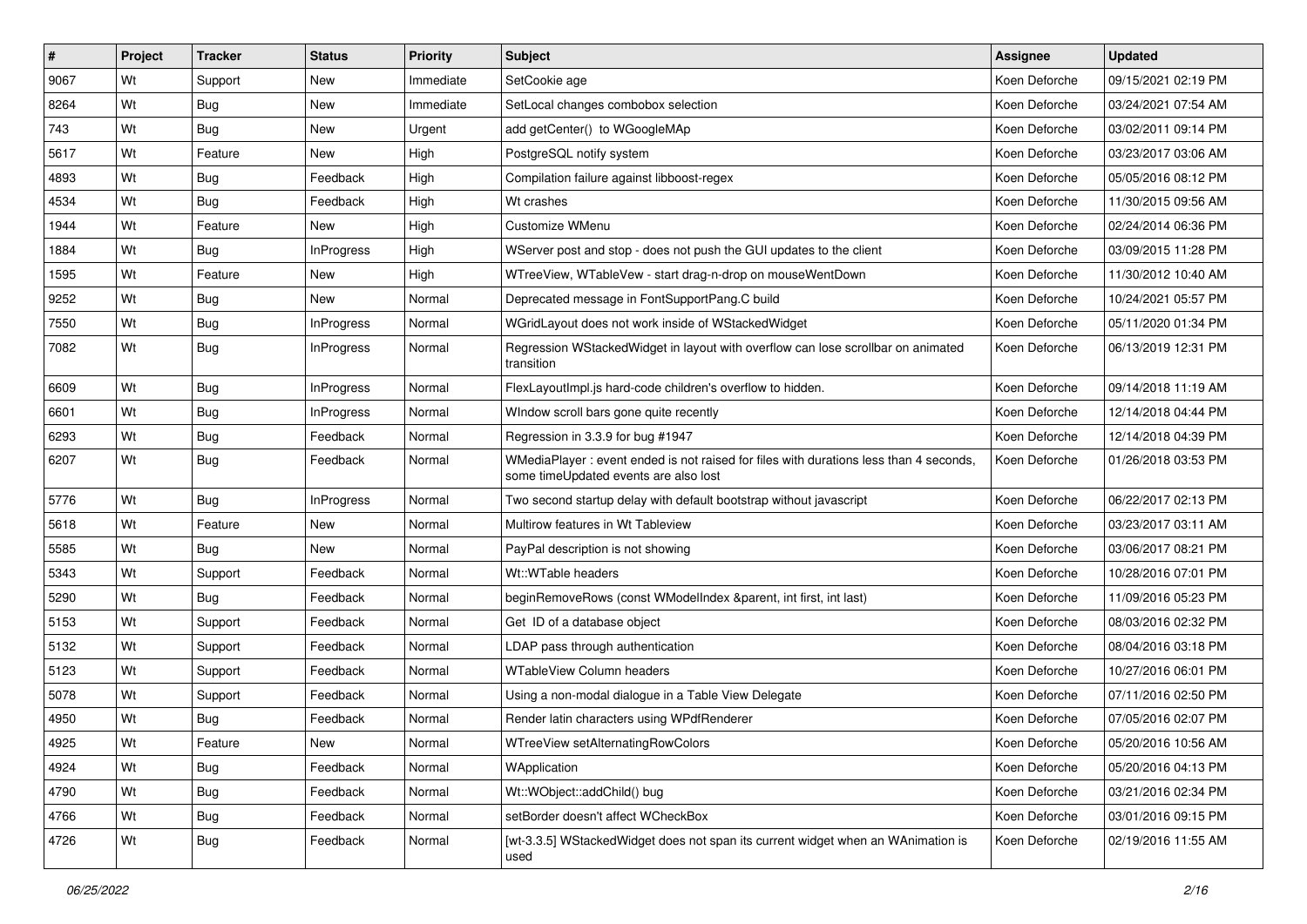| $\vert$ # | Project | <b>Tracker</b> | <b>Status</b>     | <b>Priority</b> | <b>Subject</b>                                                                                 | Assignee      | <b>Updated</b>      |
|-----------|---------|----------------|-------------------|-----------------|------------------------------------------------------------------------------------------------|---------------|---------------------|
| 4657      | Wt      | Bug            | Feedback          | Normal          | Returning 404 code in Wt app                                                                   | Koen Deforche | 01/11/2016 06:30 PM |
| 4533      | Wt      | <b>Bug</b>     | Feedback          | Normal          | [wt-3.3.5-rc1] WTableView signaling order                                                      | Koen Deforche | 11/05/2015 01:53 PM |
| 4527      | Wt      | Bug            | Feedback          | Normal          | <form> element is not rendered when using progressive bootstrap</form>                         | Koen Deforche | 11/03/2015 01:18 PM |
| 4492      | Wt      | <b>Bug</b>     | Feedback          | Normal          | WAbstractArea might fire beforeunload event in some versions of Internet Explorer              | Koen Deforche | 11/09/2015 08:05 AM |
| 4447      | Wt      | <b>Bug</b>     | Feedback          | Normal          | Wt does not work on Mobile Phone Emulator at mobiletest.me                                     | Koen Deforche | 11/03/2015 04:27 PM |
| 4445      | Wt      | <b>Bug</b>     | Feedback          | Normal          | Wt::Application's require method does not work with Google Adsense                             | Koen Deforche | 09/08/2015 10:22 PM |
| 4297      | Wt      | <b>Bug</b>     | Feedback          | Normal          | WCartesianChart tooltips do not reflect zoom/pan                                               | Koen Deforche | 07/29/2015 01:52 AM |
| 4172      | Wt      | Bug            | Feedback          | Normal          | Browser save password prompt                                                                   | Koen Deforche | 07/02/2015 02:17 PM |
| 3927      | Wt      | Bug            | <b>InProgress</b> | Normal          | [wt-3.3.4 rc2] WMenuItem not rendered correctly when nesting WMenus                            | Koen Deforche | 11/10/2015 04:10 PM |
| 3823      | Wt      | Feature        | Feedback          | Normal          | Allow user-defined command line arguments                                                      | Koen Deforche | 03/02/2015 01:42 PM |
| 3753      | Wt      | Support        | Feedback          | Normal          | Urls with query parameters                                                                     | Koen Deforche | 03/30/2021 02:14 AM |
| 3714      | Wt      | <b>Bug</b>     | <b>New</b>        | Normal          | Click on checkbox is only emitted when clicking on the text                                    | Koen Deforche | 12/29/2014 03:57 PM |
| 3698      | Wt      | <b>Bug</b>     | Feedback          | Normal          | Stacking with category chart - anomalies                                                       | Koen Deforche | 02/17/2015 12:04 AM |
| 3668      | Wt      | Bug            | New               | Normal          | Compilation with -DWT_HAVE_GNU_REGEX needs some patches                                        | Koen Deforche | 02/16/2015 01:45 PM |
| 3641      | Wt      | <b>Bug</b>     | Feedback          | Normal          | Real text treated as placeholder text in WFormWidget when text is modified<br>programatically. | Koen Deforche | 02/16/2015 05:47 PM |
| 3538      | Wt      | Support        | Feedback          | Normal          | Hello World app with dynamic IP address                                                        | Koen Deforche | 10/15/2014 12:25 AM |
| 3506      | Wt      | Feature        | Feedback          | Normal          | Wt based completely on Qt libraries.                                                           | Koen Deforche | 07/07/2015 03:01 PM |
| 3440      | Wt      | <b>Bug</b>     | Feedback          | Normal          | wtwithgt crash and deadlock fix                                                                | Koen Deforche | 10/17/2014 11:43 AM |
| 3432      | Wt      | Bug            | Feedback          | Normal          | wtwithgt $+$ server push $=$ dead lock                                                         | Koen Deforche | 10/17/2014 11:42 AM |
| 3400      | Wt      | Feature        | Feedback          | Normal          | Wt::Dbo::field() with prefix                                                                   | Koen Deforche | 01/07/2016 07:50 PM |
| 3294      | Wt      | <b>Bug</b>     | Feedback          | Normal          | WTableView::createExtraHeaderWidget() and WTableView::setHeaderHeight()<br>interaction woes    | Koen Deforche | 10/16/2014 01:55 AM |
| 3287      | Wt      | Bug            | Feedback          | Normal          | WebKit WPaintedWidget WAbstractArea problem                                                    | Koen Deforche | 11/11/2014 12:55 PM |
| 3198      | Wt      | <b>Bug</b>     | Feedback          | Normal          | WSortFilterProxyModel does not filter                                                          | Koen Deforche | 06/02/2014 12:23 PM |
| 3168      | Wt      | Bug            | Feedback          | Normal          | server push timeout                                                                            | Koen Deforche | 06/11/2014 04:22 PM |
| 3141      | Wt      | Feature        | <b>InProgress</b> | Normal          | dropzone implementation                                                                        | Koen Deforche | 01/01/2016 06:39 PM |
| 3096      | Wt      | <b>Bug</b>     | Feedback          | Normal          | WPanel title bar css issue                                                                     | Koen Deforche | 05/27/2014 04:29 PM |
| 3042      | Wt      | Support        | Feedback          | Normal          | Convert widgets from page to PDF                                                               | Koen Deforche | 05/20/2014 09:43 PM |
| 3027      | Wt      | Bug            | Feedback          | Normal          | Problems with scrolling and row selecting in WTableView                                        | Koen Deforche | 05/13/2014 05:27 PM |
| 2997      | Wt      | Support        | Feedback          | Normal          | Token hash collision                                                                           | Koen Deforche | 05/16/2014 06:05 PM |
| 2939      | Wt      | Support        | Feedback          | Normal          | how to create CheckBoxList                                                                     | Koen Deforche | 04/16/2014 02:59 PM |
| 2916      | Wt      | Bug            | Feedback          | Normal          | SSL Certificate vs SSL Issuer Chain input file                                                 | Koen Deforche | 04/12/2014 07:14 PM |
| 2905      | Wt      | Feature        | Feedback          | Normal          | axis autoscale                                                                                 | Koen Deforche | 04/15/2014 03:49 PM |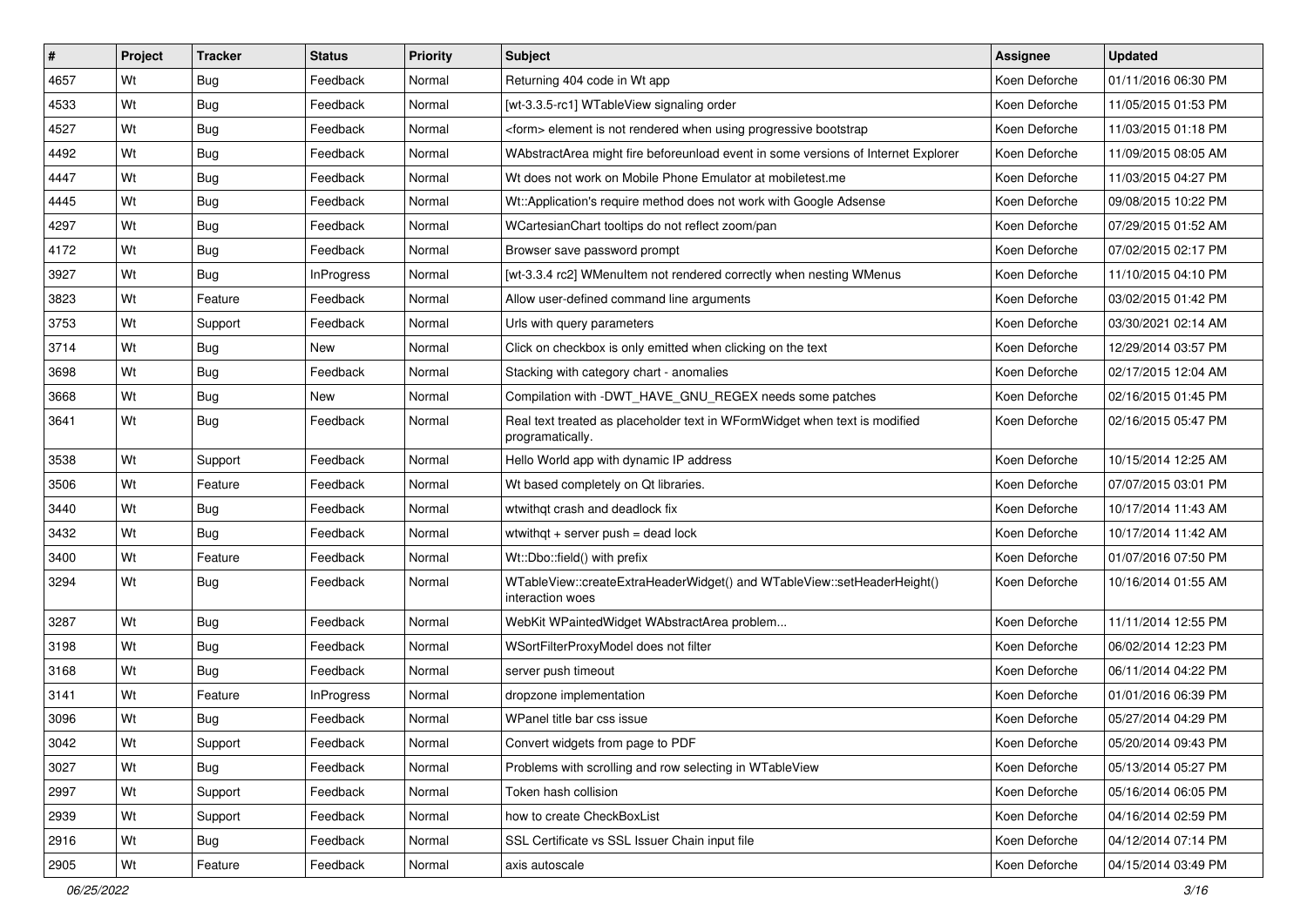| #    | Project | <b>Tracker</b> | <b>Status</b>     | <b>Priority</b> | Subject                                                                                                                       | <b>Assignee</b> | <b>Updated</b>      |
|------|---------|----------------|-------------------|-----------------|-------------------------------------------------------------------------------------------------------------------------------|-----------------|---------------------|
| 2904 | Wt      | Bug            | Feedback          | Normal          | defalut Axis label format                                                                                                     | Koen Deforche   | 05/27/2014 04:29 PM |
| 2900 | Wt      | <b>Bug</b>     | Feedback          | Normal          | Wt::WApplication::setConfirmCloseMessage()                                                                                    | Koen Deforche   | 05/27/2014 04:29 PM |
| 2897 | Wt      | Support        | Feedback          | Normal          | Inter-process communication using POST requests                                                                               | Koen Deforche   | 04/14/2014 12:24 PM |
| 2801 | Wt      | Bug            | Feedback          | Normal          | Hide with setHidden and a Animation don't work                                                                                | Koen Deforche   | 03/26/2015 09:56 AM |
| 2795 | Wt      | Feature        | Feedback          | Normal          | Provide a "Wt for Ruby on Rails users" Document                                                                               | Koen Deforche   | 03/11/2014 11:37 AM |
| 2713 | Wt      | Support        | Feedback          | Normal          | Probably a linking error                                                                                                      | Koen Deforche   | 03/04/2014 10:19 AM |
| 2698 | Wt      | Feature        | New               | Normal          | WNavigationBar polished team support                                                                                          | Koen Deforche   | 04/01/2014 04:21 PM |
| 2686 | Wt      | Support        | Feedback          | Normal          | svg image format conversion tool to wpainter commands                                                                         | Koen Deforche   | 02/19/2014 01:10 PM |
| 2681 | Wt      | Support        | Feedback          | Normal          | Firefox with long polling, triggerUpdate triggered on Firefox after long time                                                 | Koen Deforche   | 02/17/2014 03:42 PM |
| 2652 | Wt      | <b>Bug</b>     | New               | Normal          | wrong layout for initially disabled radio-buttons                                                                             | Koen Deforche   | 02/10/2014 11:54 AM |
| 2604 | Wt      | Bug            | Feedback          | Normal          | WTableview error in IE 9                                                                                                      | Koen Deforche   | 03/12/2014 06:11 PM |
| 2582 | Wt      | <b>Bug</b>     | Feedback          | Normal          | Internal path link do not work                                                                                                | Koen Deforche   | 02/06/2014 06:26 PM |
| 2571 | Wt      | <b>Bug</b>     | Feedback          | Normal          | AuthWidget::letUpdatePassword dialog grows and grows?                                                                         | Koen Deforche   | 03/12/2014 06:12 PM |
| 2535 | Wt      | Bug            | Feedback          | Normal          | Reloading ptr <c> in a std::map database</c>                                                                                  | Koen Deforche   | 05/28/2014 09:16 PM |
| 2513 | Wt      | Feature        | Feedback          | Normal          | MySQL stored procedures                                                                                                       | Koen Deforche   | 03/05/2015 11:06 PM |
| 2509 | Wt      | Support        | Feedback          | Normal          | After page reload (key F5 in Chrome and Firefox) cookie with session is lost although<br>remember me was checked during login | Koen Deforche   | 12/10/2013 11:48 PM |
| 2418 | Wt      | Support        | Feedback          | Normal          | help with handlePathChange and the back button                                                                                | Koen Deforche   | 12/06/2013 05:24 PM |
| 2314 | Wt      | Support        | Feedback          | Normal          | Getting Up And Running on a Hostgator (SEO Hosting) VPS - Cent OS                                                             | Koen Deforche   | 10/13/2013 09:03 PM |
| 2218 | Wt      | Bug            | Feedback          | Normal          | Auth Module: Lost Password Expired Token Message: Ill Formed                                                                  | Koen Deforche   | 03/12/2014 06:14 PM |
| 2217 | Wt      | Bug            | Feedback          | Normal          | Auth Module: Lost Password / Update Password Screen III Formed                                                                | Koen Deforche   | 03/12/2014 06:14 PM |
| 2174 | Wt      | Support        | Feedback          | Normal          | Trouble running tutorial5.C                                                                                                   | Koen Deforche   | 09/23/2013 01:53 PM |
| 2170 | Wt      | Feature        | Feedback          | Normal          | Progress bar with infinite loop                                                                                               | Koen Deforche   | 09/12/2013 12:39 PM |
| 2157 | Wt      | Support        | Feedback          | Normal          | Display Database Results                                                                                                      | Koen Deforche   | 08/27/2013 11:48 AM |
| 2156 | Wt      | Support        | Feedback          | Normal          | Switch between sglite and postgre                                                                                             | Koen Deforche   | 09/04/2013 09:44 PM |
| 2102 | Wt      | Feature        | <b>New</b>        | Normal          | WWidget: please add a method WWidget::scrollTo(WLength w, WLength y), or<br>scrollTo( $int x$ , $int y$ )                     | Koen Deforche   | 08/11/2013 03:21 PM |
| 2065 | Wt      | Support        | Feedback          | Normal          | Failure to locate library file                                                                                                | Koen Deforche   | 08/13/2013 04:16 AM |
| 2046 | Wt      | Support        | InProgress        | Normal          | Navigation bar with autopopup submenu                                                                                         | Koen Deforche   | 02/24/2014 05:59 PM |
| 1990 | Wt      | Feature        | Feedback          | Normal          | show image ondemand                                                                                                           | Koen Deforche   | 06/25/2013 04:47 PM |
| 1985 | Wt      | <b>Bug</b>     | Feedback          | Normal          | WPanel expand/collapse broken with Bootstrap responsive features                                                              | Koen Deforche   | 06/24/2013 12:45 PM |
| 1912 | Wt      | Feature        | New               | Normal          | Javascript blur event not receicved in IE 10 for a div with tabindex=0 when clicking in<br>the div                            | Koen Deforche   | 02/18/2014 11:20 PM |
| 1905 | Wt      | Feature        | <b>InProgress</b> | Normal          | TinyMCE 4.0 support                                                                                                           | Koen Deforche   | 04/01/2014 04:21 PM |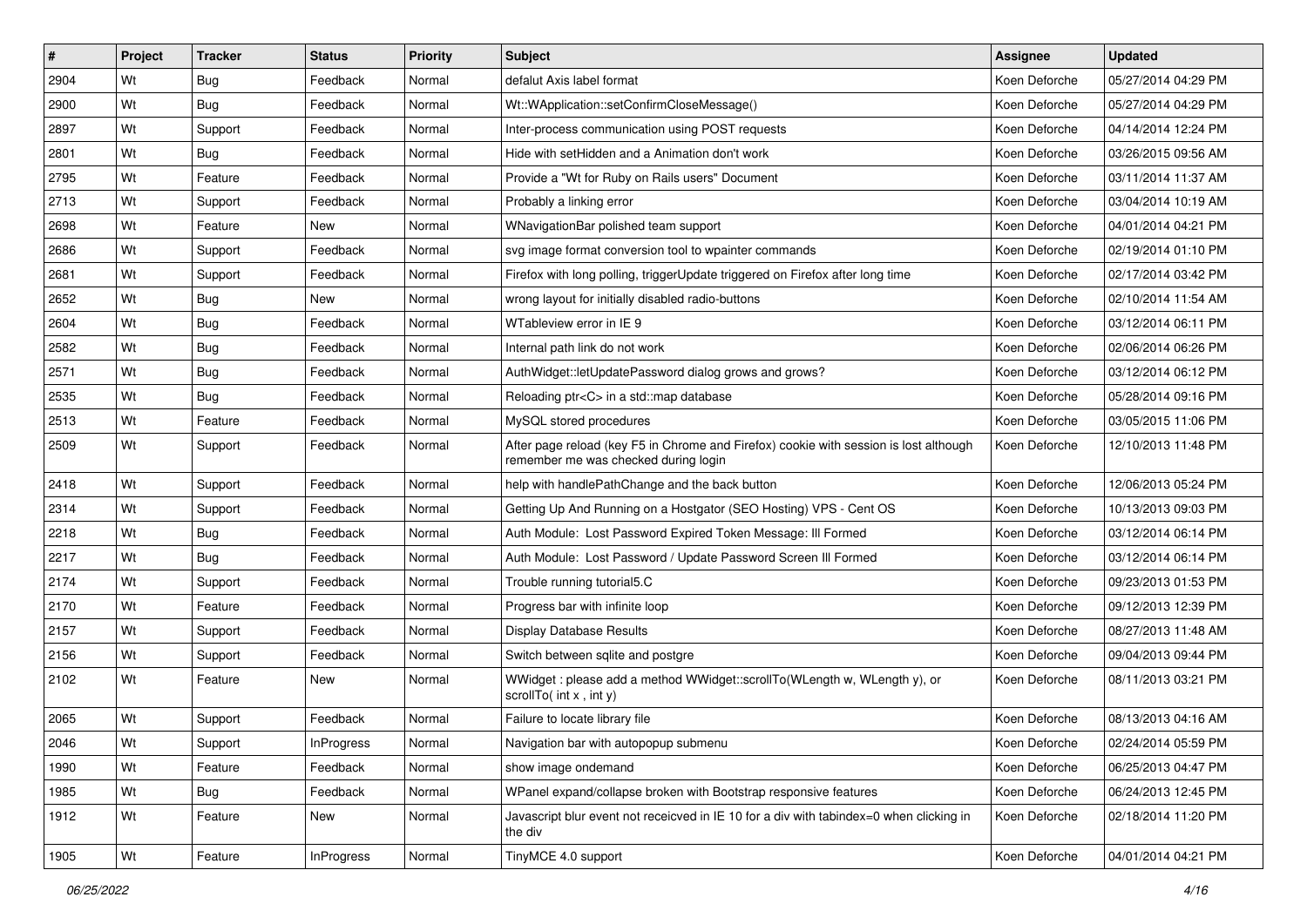| $\vert$ # | Project | <b>Tracker</b> | <b>Status</b>     | <b>Priority</b> | Subject                                                                                 | <b>Assignee</b> | <b>Updated</b>      |
|-----------|---------|----------------|-------------------|-----------------|-----------------------------------------------------------------------------------------|-----------------|---------------------|
| 1844      | Wt      | Feature        | Feedback          | Normal          | WModelIndex                                                                             | Koen Deforche   | 06/05/2013 08:52 PM |
| 1707      | Wt      | Feature        | <b>New</b>        | Normal          | internationalization                                                                    | Koen Deforche   | 08/01/2013 09:41 PM |
| 1601      | Wt      | <b>Bug</b>     | New               | Normal          | Wt Ui Creation                                                                          | Koen Deforche   | 02/11/2013 07:07 AM |
| 1522      | Wt      | <b>Bug</b>     | Feedback          | Normal          | [Wt 3.2.2] [Postgresql] statement not recycled after exception while .remove()          | Koen Deforche   | 12/15/2012 10:09 PM |
| 1519      | Wt      | Feature        | Feedback          | Normal          | WPainter:: Image and https                                                              | Koen Deforche   | 12/15/2012 09:57 PM |
| 1490      | Wt      | Feature        | <b>InProgress</b> | Normal          | WTableView: add option to prevent it from listening on click event                      | Koen Deforche   | 10/22/2012 12:05 PM |
| 1479      | Wt      | <b>Bug</b>     | <b>InProgress</b> | Normal          | [Wt::Dbo] [PostgresSQL] ptr.modify() : clear on collection                              | Koen Deforche   | 03/09/2015 11:47 AM |
| 1449      | Wt      | Bug            | Feedback          | Normal          | Invalid read of size 8                                                                  | Koen Deforche   | 11/02/2012 07:47 PM |
| 1396      | Wt      | Bug            | Feedback          | Normal          | configure bug in winst PKG_CHECK_MODULES(libpng                                         | Koen Deforche   | 02/23/2014 01:56 PM |
| 1356      | Wt      | Feature        | <b>InProgress</b> | Normal          | WApplication::bind() protection layer issue                                             | Koen Deforche   | 02/05/2013 10:18 AM |
| 1347      | Wt      | Bug            | <b>InProgress</b> | Normal          | Pasting a control character into a WLineEdit causes lockup                              | Koen Deforche   | 02/24/2014 05:47 PM |
| 1329      | Wt      | Support        | Feedback          | Normal          | Prevent "Back"-Navigation                                                               | Koen Deforche   | 06/21/2012 08:11 AM |
| 1324      | Wt      | Bug            | Feedback          | Normal          | Positioning Issue - Wt::WDialog::positionAt()                                           | Koen Deforche   | 11/01/2012 01:58 PM |
| 1319      | Wt      | Support        | Feedback          | Normal          | WMediaPlayer resources error in 3.2.1                                                   | Koen Deforche   | 06/07/2012 04:06 PM |
| 1218      | Wt      | Feature        | <b>New</b>        | Normal          | Url's in header of WStandardItemModel                                                   | Koen Deforche   | 04/03/2012 12:14 PM |
| 1205      | Wt      | Feature        | <b>InProgress</b> | Normal          | DEFAULT values (db serverside) for table fields                                         | Koen Deforche   | 10/15/2012 10:56 AM |
| 1201      | Wt      | Feature        | <b>InProgress</b> | Normal          | Initialize WRasterImage from raw data                                                   | Koen Deforche   | 10/15/2012 10:55 AM |
| 1138      | Wt      | Feature        | <b>InProgress</b> | Normal          | WInteractWidget for table rows etc.                                                     | Koen Deforche   | 01/24/2012 09:36 AM |
| 1062      | Wt      | Feature        | <b>InProgress</b> | Normal          | WCompositeWidget::setImplementation is not reftected when Javascript version is<br>used | Koen Deforche   | 11/25/2011 04:31 PM |
| 1049      | Wt      | Feature        | Feedback          | Normal          | preventDefaultAction should be owned by SignalBase?                                     | Koen Deforche   | 11/17/2011 08:53 AM |
| 973       | Wt      | Feature        | Feedback          | Normal          | WSpinBox + WValidator                                                                   | Koen Deforche   | 09/23/2011 03:19 PM |
| 965       | Wt      | Feature        | <b>New</b>        | Normal          | ItemIsDirty implementation                                                              | Koen Deforche   | 10/15/2012 10:55 AM |
| 929       | Wt      | Feature        | Feedback          | Normal          | Scrolling DIV on IPHONE and IPAD                                                        | Koen Deforche   | 08/01/2011 10:54 AM |
| 883       | Wt      | Feature        | Feedback          | Normal          | <b>WDateTime: local time</b>                                                            | Koen Deforche   | 07/15/2011 12:26 AM |
| 875       | Wt      | Feature        | Feedback          | Normal          | container to catch signals                                                              | Koen Deforche   | 08/25/2011 11:50 AM |
| 841       | Wt      | Bug            | New               | Normal          | exposedSignals_does not track id changes                                                | Koen Deforche   | 06/16/2011 02:53 PM |
| 630       | Wt      | <b>Bug</b>     | Feedback          | Normal          | WTreeView, WTableView improvements                                                      | Koen Deforche   | 12/20/2010 03:31 PM |
| 556       | Wt      | Feature        | New               | Normal          | WGoogleMap markers customization                                                        | Koen Deforche   | 10/11/2010 02:26 PM |
| 456       | Wt      | Feature        | New               | Normal          | WSharedProxyModel: share abstract item models between applications                      | Koen Deforche   | 11/21/2012 03:30 PM |
| 373       | Wt      | <b>Bug</b>     | New               | Normal          | Wt Loading Indicator reentrant emit                                                     | Koen Deforche   | 05/25/2010 01:33 PM |
| 299       | Wt      | Feature        | New               | Normal          | WCaptcha needed                                                                         | Koen Deforche   | 02/16/2010 11:49 AM |
| 272       | Wt      | Feature        | New               | Normal          | WLogger lacks file rerouting and file joint logging                                     | Koen Deforche   | 01/18/2010 10:45 PM |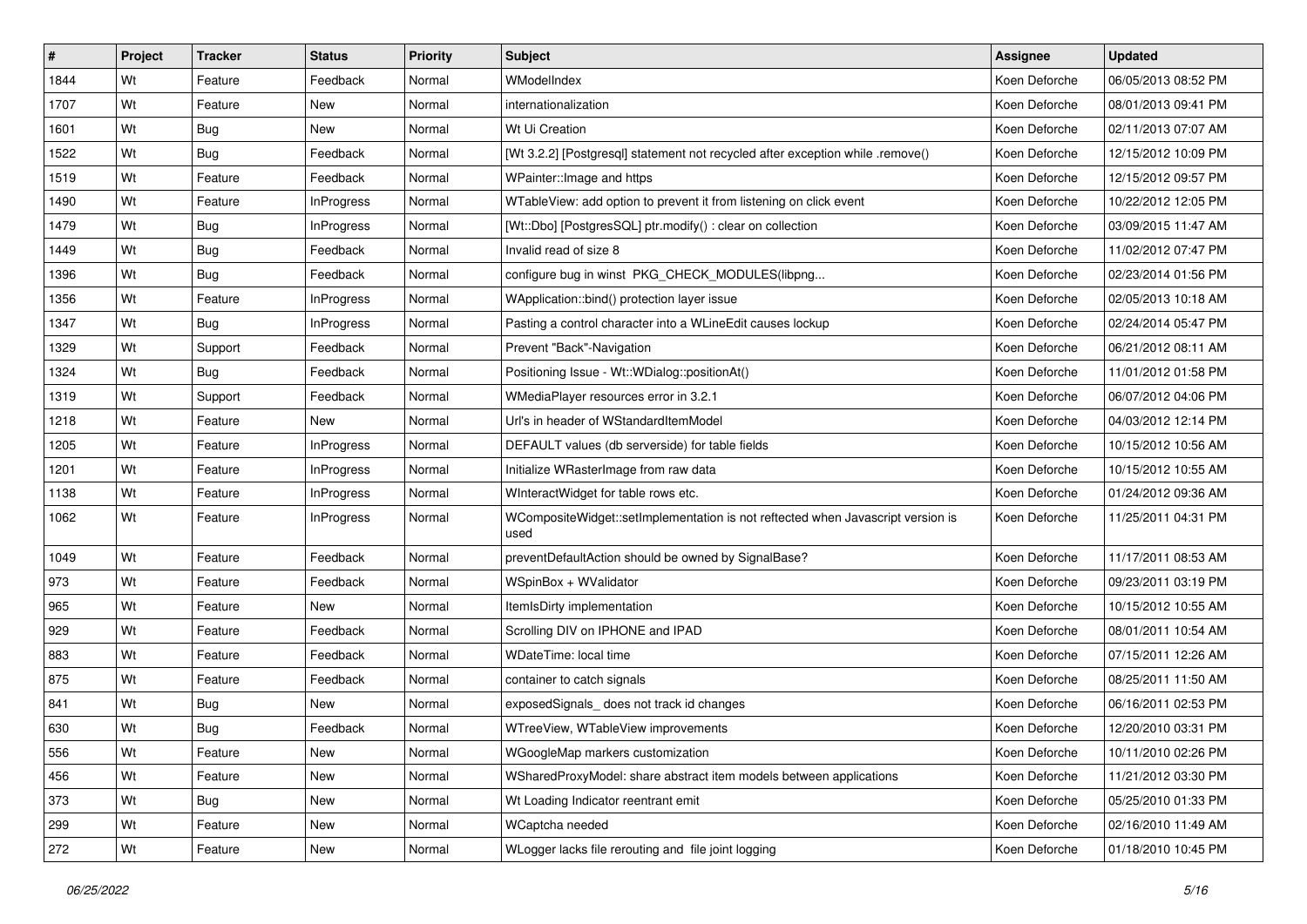| #    | Project    | <b>Tracker</b> | <b>Status</b>     | <b>Priority</b> | Subject                                                                                                  | Assignee                | <b>Updated</b>      |
|------|------------|----------------|-------------------|-----------------|----------------------------------------------------------------------------------------------------------|-------------------------|---------------------|
| 206  | Wt         | Feature        | New               | Normal          | Provided access to sanitized argc and argy values in WEnvironment                                        | Koen Deforche           | 12/10/2009 02:12 PM |
| 3583 | Wt         | <b>Bug</b>     | Feedback          | Low             | Wt::WregExp is undocumented                                                                              | Koen Deforche           | 10/14/2014 02:57 PM |
| 2506 | Wt         | <b>Bug</b>     | <b>InProgress</b> | Low             | "columns are not aligned under the titles" issue using WTableView with scrollbars<br>inside layout in IE | Koen Deforche           | 02/20/2014 01:53 PM |
| 1866 | Wt         | <b>Bug</b>     | <b>New</b>        | Low             | Incorrect styling of bootstrap-themed tabs without javascript                                            | Koen Deforche           | 09/10/2013 11:09 AM |
| 1446 | Wt         | Bug            | <b>InProgress</b> | Low             | setBodyClass seems not to work on iPhone's Safari                                                        | Koen Deforche           | 10/02/2012 09:39 AM |
| 297  | Wt         | Feature        | <b>New</b>        | Low             | WTextArea default style improvement                                                                      | Koen Deforche           | 02/15/2010 03:20 PM |
| 247  | Wt         | Feature        | <b>New</b>        | Low             | A CMake script to generate a new project file                                                            | Koen Deforche           | 12/23/2009 01:56 PM |
| 5768 | Wt         | Feature        | <b>New</b>        | Normal          | CMake: Export Wt package                                                                                 | Konstantin<br>Podsvirov | 09/13/2017 12:07 PM |
| 2088 | JWt        | <b>Bug</b>     | Feedback          | High            | Legend not visible for scatter and surface plots                                                         | Korneel Dumon           | 10/14/2013 09:30 PM |
| 2086 | <b>JWt</b> | <b>Bug</b>     | Resolved          | High            | No API to ignore values in bar chart series                                                              | Korneel Dumon           | 06/04/2014 04:53 PM |
| 2044 | <b>JWt</b> | <b>Bug</b>     | Resolved          | High            | No API to set angles and zoom levels for 3D charts                                                       | Korneel Dumon           | 06/04/2014 04:51 PM |
| 9522 | JWt        | Bug            | <b>New</b>        | Normal          | Java Jwt documentation links are broken                                                                  | Korneel Dumon           | 12/17/2021 05:37 PM |
| 9116 | <b>JWt</b> | Feature        | New               | Normal          | Support long file sizes in WResource                                                                     | Korneel Dumon           | 03/11/2022 11:07 AM |
| 2778 | <b>JWt</b> | Feature        | Resolved          | Normal          | larger area for axis labels in 3D charts                                                                 | Korneel Dumon           | 06/04/2014 04:54 PM |
| 9106 | Wt         | Bug            | <b>InProgress</b> | Normal          | Wt with websockets can leak WebRequests and file descriptors at session exit                             | Korneel Dumon           | 03/10/2022 04:34 PM |
| 8732 | Wt         | Support        | <b>New</b>        | Normal          | Continuous Plotting of Live data on WCartesianChart                                                      | Korneel Dumon           | 07/06/2021 05:38 PM |
| 8005 | Wt         | Feature        | New               | Normal          | Custom Query in DBO                                                                                      | Korneel Dumon           | 01/28/2021 10:18 AM |
| 7740 | Wt         | Support        | <b>New</b>        | Normal          | setValueStyleClass has no visual effect                                                                  | Korneel Dumon           | 04/13/2021 12:16 PM |
| 6348 | Wt         | Support        | <b>New</b>        | Normal          | Wt::WFileUpload::setDisplayWidget                                                                        | Korneel Dumon           | 05/02/2018 05:37 PM |
| 6160 | Wt         | Feature        | <b>InProgress</b> | Normal          | WFileDropWidget fallback to WFileUpload for mobile                                                       | Korneel Dumon           | 11/22/2017 10:09 AM |
| 3244 | Wt         | <b>Bug</b>     | <b>New</b>        | Normal          | Add example using Twitter Bootstrap 3 grid layout                                                        | Korneel Dumon           | 06/04/2014 07:53 PM |
| 8893 | <b>JWt</b> | Feature        | New               | Normal          | Port Dbo forms to JWt                                                                                    | Loeka Rogge             | 03/11/2022 11:07 AM |
| 3266 | Wt         | <b>Bug</b>     | Feedback          | Normal          | can not set new layout                                                                                   | Michael Vilsker         | 06/25/2014 02:44 PM |
| 2861 | Wt         | <b>Bug</b>     | Feedback          | Normal          | Mysql And MariaDB Query And Tuple                                                                        | Michael Vilsker         | 05/27/2014 04:29 PM |
| 5597 | Wt         | <b>Bug</b>     | <b>InProgress</b> | Normal          | setTransient on WPopupWidget not effective on iOS                                                        | Michiel Derhaeg         | 04/03/2017 03:35 PM |
| 4656 | Wt         | Feature        | <b>InProgress</b> | Low             | Touch event handling in Wt widgets                                                                       | Michiel Derhaeg         | 02/22/2017 10:39 AM |
| 6070 | Wt         | Feature        | New               | Normal          | HTML5 geolocation                                                                                        | Osman Zakir             | 10/29/2017 03:41 PM |
| 6069 | Wt         | Feature        | New               | Normal          | Google Maps geolocation API                                                                              | Osman Zakir             | 10/28/2017 11:43 PM |
| 5943 | Wt         | Support        | New               | Normal          | Tutorials and Documentation - If possible, please improve                                                | Osman Zakir             | 09/21/2017 05:42 PM |
| 5755 | Wt         | Feature        | New               | Normal          | Google Maps geolocation API                                                                              | Osman Zakir             | 06/08/2017 02:00 PM |
| 1065 | JWt        | <b>Bug</b>     | Feedback          | Normal          | WMessageBox.show problem in JWt SimpleChat example                                                       | Pieter Libin            | 11/23/2011 08:56 PM |
| 462  | JWt        | Bug            | New               | Normal          | WPopupMenu is broken                                                                                     | Pieter Libin            | 10/29/2010 02:16 PM |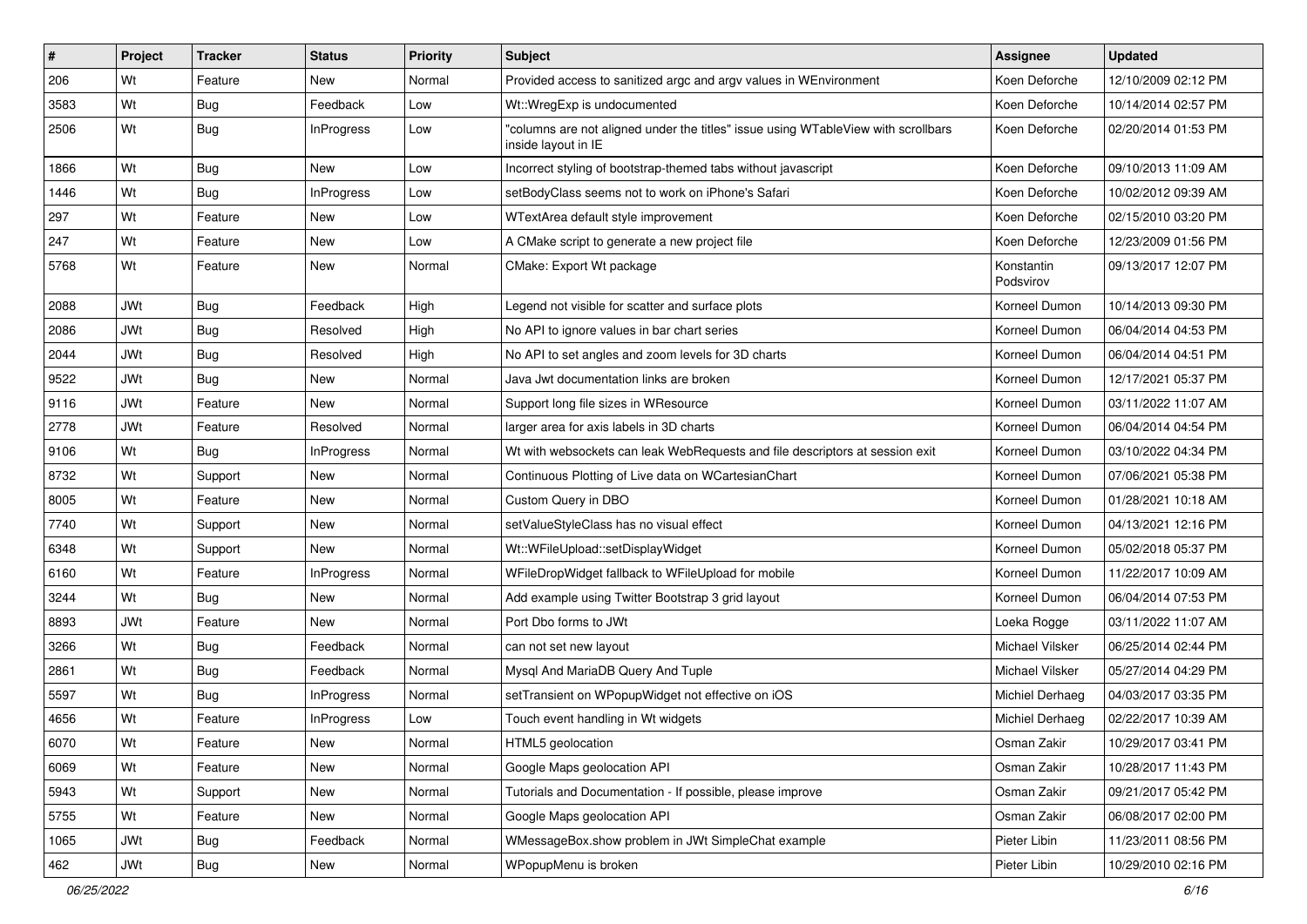| #     | Project    | <b>Tracker</b> | <b>Status</b>     | <b>Priority</b> | Subject                                                                                                            | <b>Assignee</b>       | <b>Updated</b>      |
|-------|------------|----------------|-------------------|-----------------|--------------------------------------------------------------------------------------------------------------------|-----------------------|---------------------|
| 1047  | <b>JWt</b> | <b>Bug</b>     | <b>InProgress</b> | Low             | WTextEdit. NullPointerException in 2nd rendering phase                                                             | Pieter Libin          | 11/23/2011 01:18 PM |
| 1825  | Wt         | Feature        | <b>InProgress</b> | Normal          | Stream webcam video with WMediaPlayer                                                                              | Pieter Verberck       | 06/06/2013 01:14 PM |
| 8804  | <b>JWt</b> | <b>Bug</b>     | New               | Low             | WMenu signal not exposed after unbinding and rebinding the Widget                                                  | <b>Roel Standaert</b> | 07/14/2021 10:44 AM |
| 5555  | Wt         | Bug            | <b>InProgress</b> | Urgent          | WVBoxLayout WMediaPlayer                                                                                           | <b>Roel Standaert</b> | 02/27/2017 07:15 PM |
| 5971  | Wt         | Bug            | Feedback          | High            | Wt Error                                                                                                           | <b>Roel Standaert</b> | 10/18/2017 05:52 PM |
| 5914  | Wt         | <b>Bug</b>     | New               | High            | Wt internal error; code: undefined, description: b.find().get().lastChild is null                                  | <b>Roel Standaert</b> | 09/18/2017 01:16 PM |
| 10362 | Wt         | Bug            | Resolved          | Normal          | WPanel::setCollapsed segfaults with WBootstrap5Theme                                                               | Roel Standaert        | 05/16/2022 04:35 PM |
| 10348 | Wt         | Bug            | Resolved          | Normal          | Postgres: reentrant statement use with bound parameters results in "Binding too many<br>parameters" exception      | <b>Roel Standaert</b> | 06/24/2022 11:08 AM |
| 10341 | Wt         | Bug            | Resolved          | Normal          | JavaScript validators don't take input mask into account                                                           | <b>Roel Standaert</b> | 05/13/2022 11:11 AM |
| 10254 | Wt         | Improvements   | Resolved          | Normal          | Remove Skia                                                                                                        | Roel Standaert        | 05/11/2022 12:28 PM |
| 10248 | Wt         | Improvements   | Resolved          | Normal          | Bite the bullet and purge tabs from Wt source code                                                                 | <b>Roel Standaert</b> | 05/30/2022 08:59 AM |
| 10019 | Wt         | <b>Bug</b>     | Resolved          | Normal          | Follow up issue for issue #9922: Empty server pushes are not properly discarded                                    | <b>Roel Standaert</b> | 05/11/2022 12:28 PM |
| 9596  | Wt         | <b>Bug</b>     | <b>InProgress</b> | Normal          | Possible regression with Wt Dbo floating-point precision (Postgres backend)                                        | <b>Roel Standaert</b> | 03/10/2022 03:23 PM |
| 9595  | Wt         | <b>Bug</b>     | InProgress        | Normal          | Consider improvements to Wt Dbo floating-point round-trip/precision (Postgres<br>backend)                          | Roel Standaert        | 03/10/2022 03:24 PM |
| 8801  | Wt         | Improvements   | <b>InProgress</b> | Normal          | Adopt a policy for the minimum version of main dependencies                                                        | Roel Standaert        | 03/10/2022 03:24 PM |
| 7687  | Wt         | Bug            | Feedback          | Normal          | OIDC example not redirecting to authorization endpoint with Javascript enabled                                     | <b>Roel Standaert</b> | 06/22/2021 10:21 AM |
| 7054  | Wt         | <b>Bug</b>     | <b>InProgress</b> | Normal          | WTableView can lose synchronization during resize and display "Loading" when data is   Roel Standaert<br>available |                       | 05/31/2019 09:51 AM |
| 6722  | Wt         | <b>Bug</b>     | <b>New</b>        | Normal          | high number of bar charts failure                                                                                  | <b>Roel Standaert</b> | 11/12/2018 05:10 PM |
| 6213  | Wt         | <b>Bug</b>     | New               | Normal          | bootstrap progress-bar does not update correctly                                                                   | <b>Roel Standaert</b> | 01/22/2018 12:48 PM |
| 6028  | Wt         | <b>Bug</b>     | New               | Normal          | ItemIsXHTMLText flag in WAbstractChartModel causes crash when chart is rendered                                    | <b>Roel Standaert</b> | 10/19/2017 08:33 PM |
| 5649  | Wt         | Feature        | New               | Normal          | Add an API to WIOService to cancel scheduled tasks                                                                 | Roel Standaert        | 04/11/2017 01:26 PM |
| 5559  | Wt         | Bug            | Feedback          | Normal          | Server push - concurrency issue                                                                                    | Roel Standaert        | 01/16/2018 02:41 PM |
| 4981  | Wt         | Support        | <b>New</b>        | Normal          | WTreeView + multiline items                                                                                        | Roel Standaert        | 02/21/2018 04:37 PM |
| 4974  | Wt         | <b>Bug</b>     | Feedback          | Normal          | WLoadingIndicator does not show up when using WebSockets                                                           | <b>Roel Standaert</b> | 04/03/2017 10:57 AM |
| 4948  | Wt         | Feature        | InProgress        | Normal          | WPanel collapse icons hard coded                                                                                   | Roel Standaert        | 07/05/2016 02:04 PM |
| 4936  | Wt         | Bug            | Feedback          | Normal          | Dbo backend reconnect and reentract statement exception                                                            | Roel Standaert        | 07/13/2016 05:36 PM |
| 4923  | Wt         | Bug            | Feedback          | Normal          | WLineEdit                                                                                                          | Roel Standaert        | 06/16/2016 12:44 PM |
| 4890  | Wt         | Support        | Feedback          | Normal          | Scrolling many WPaintedWidgets and chrome 50 performance regression                                                | Roel Standaert        | 06/27/2016 12:33 PM |
| 4516  | Wt         | Bug            | Feedback          | Normal          | WFileUpload not redering on IE & Edge                                                                              | Roel Standaert        | 10/29/2015 05:19 PM |
| 4380  | Wt         | Feature        | <b>InProgress</b> | Normal          | WTableView: support for multiple column sorting                                                                    | Roel Standaert        | 11/10/2016 12:01 AM |
| 8508  | Wt         | Feature        | New               | Normal          | Use C++20's time zone support in std::chrono by default if supported.                                              | ruben kindt           | 09/03/2021 03:51 PM |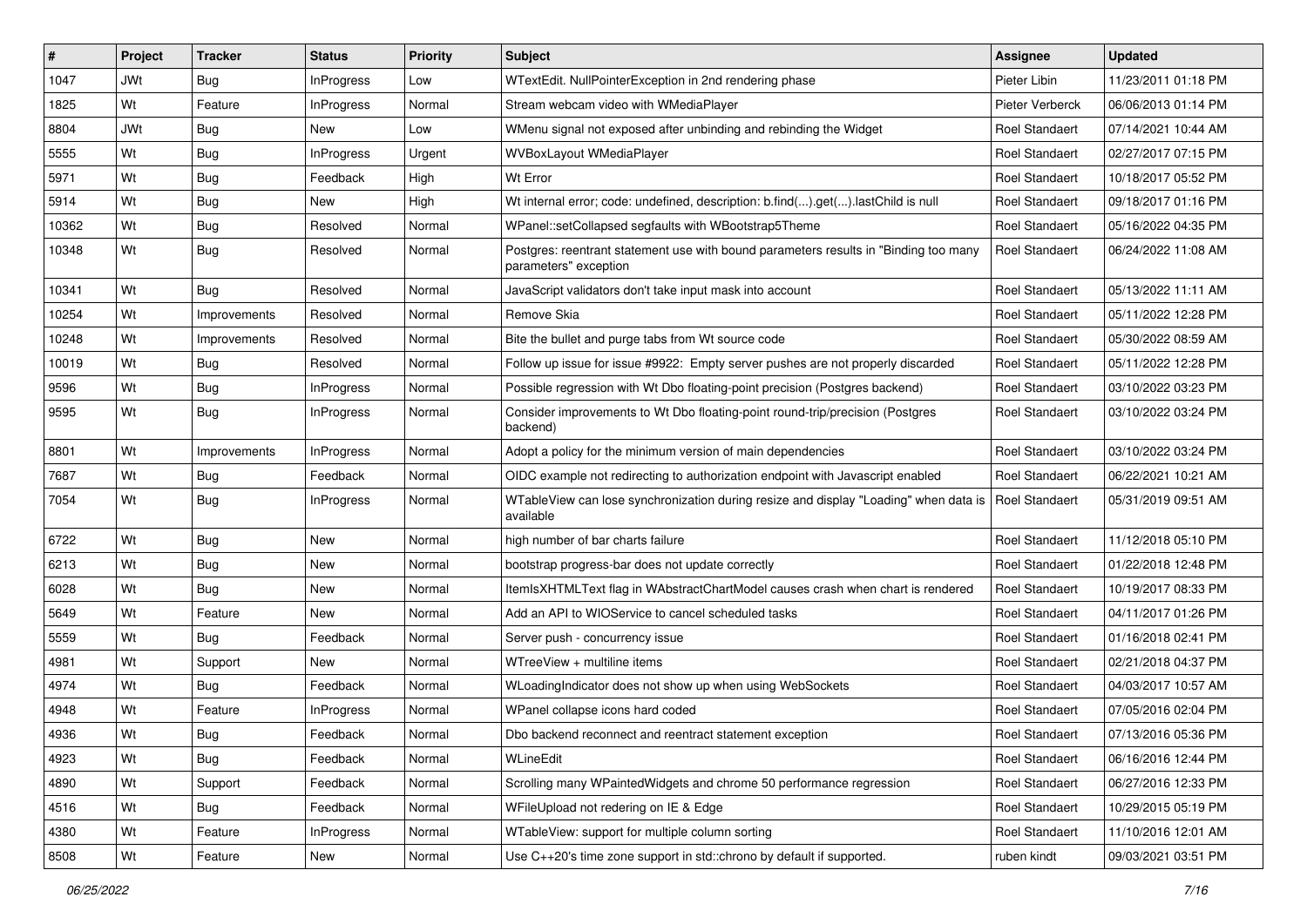| $\vert$ # | Project    | <b>Tracker</b> | <b>Status</b>     | <b>Priority</b> | Subject                                                                                              | <b>Assignee</b>      | <b>Updated</b>      |
|-----------|------------|----------------|-------------------|-----------------|------------------------------------------------------------------------------------------------------|----------------------|---------------------|
| 7986      | Wt         | Feature        | New               | Normal          | Consider optimizing updates by only changing changed form values?                                    | ruben kindt          | 09/14/2021 09:45 AM |
| 10543     | Wt         | <b>Bug</b>     | Resolved          | Normal          | Missing timeout default initialization in FixedSqlConnectionPool                                     | Steven Köhler        | 06/24/2022 12:36 PM |
| 10483     | Wt         | <b>Bug</b>     | Resolved          | Normal          | Possible segmentation fault in WebSession during application creation                                | Steven Köhler        | 06/23/2022 04:52 PM |
| 10482     | Wt         | Bug            | Resolved          | Normal          | Wt creates invalid HTML/CSS                                                                          | Steven Köhler        | 06/23/2022 05:44 PM |
| 3541      | Wt         | Feature        | Feedback          | Normal          | [http] Missing HTTP status                                                                           | <b>Thomas Saquet</b> | 09/01/2014 06:30 PM |
| 1469      | <b>JWt</b> | Bug            | <b>InProgress</b> | Normal          | License issue                                                                                        | Wim Dumon            | 09/22/2013 11:04 AM |
| 4751      | Wt         | Support        | <b>InProgress</b> | Immediate       | Hi Everyone! Can you help me install?                                                                | Wim Dumon            | 03/02/2016 09:49 AM |
| 5039      | Wt         | Bug            | New               | High            | bug in WRasterImage-skia.C occurs in 3.3.6 RC 2                                                      | Wim Dumon            | 07/06/2016 09:33 PM |
| 3214      | Wt         | Bug            | <b>InProgress</b> | High            | Wt's http server endless loop of GET requests                                                        | Wim Dumon            | 06/19/2014 03:59 PM |
| 668       | Wt         | Feature        | <b>New</b>        | High            | WHTML5Media: volumeChanged(), timeUpdated() signals should take values                               | Wim Dumon            | 03/16/2011 08:49 AM |
| 5963      | Wt         | Support        | New               | Normal          | HTTPS server in wthttpd - Error: failed to select ciphers for cipher list                            | Wim Dumon            | 10/03/2017 07:40 PM |
| 5643      | Wt         | Feature        | New               | Normal          | Consider suppressing some VC++ warnings to have a cleaner build output                               | Wim Dumon            | 04/07/2017 06:10 PM |
| 5324      | Wt         | Bug            | <b>New</b>        | Normal          | Win32 binary releases: include .lib files for openssl                                                | Wim Dumon            | 10/06/2016 12:56 AM |
| 5256      | Wt         | Bug            | New               | Normal          | Linking errors with Pre-built binaries for Visual Studio                                             | Wim Dumon            | 09/09/2016 05:46 PM |
| 3884      | Wt         | <b>Bug</b>     | <b>New</b>        | Normal          | server-side PNG and UTF-8                                                                            | Wim Dumon            | 03/09/2015 07:20 PM |
| 3786      | Wt         | <b>Bug</b>     | <b>InProgress</b> | Normal          | Wt: fatal error: error executing prepared statement Lost connection to MySQL server<br>during query  | Wim Dumon            | 03/02/2015 01:26 PM |
| 3738      | Wt         | Bug            | <b>New</b>        | Normal          | Wt fails to compile WIOService with Cygwin                                                           | Wim Dumon            | 03/02/2015 11:41 AM |
| 3707      | Wt         | Support        | Feedback          | Normal          | don't know why I'm getting: [error] "Wt: decodeSignal(): signal 's7' not exposed"                    | Wim Dumon            | 05/26/2017 09:46 PM |
| 3654      | Wt         | Support        | <b>InProgress</b> | Normal          | Unhandled exception occurs when running some Wt example as ISAPI in IIS 8.                           | Wim Dumon            | 04/22/2016 05:06 AM |
| 3645      | Wt         | Support        | New               | Normal          | i want to compile wt, and use wtdbomysql,but an error occurred                                       | Wim Dumon            | 11/05/2014 10:52 AM |
| 3606      | Wt         | Feature        | <b>InProgress</b> | Normal          | Make WGLWidget interface as identical as possible to Qt's QGLWidget                                  | Wim Dumon            | 11/12/2014 05:45 PM |
| 3572      | Wt         | Bug            | Feedback          | Normal          | wt_3.3.3 failed to compile Ddo::mysqlend for supporting the newest version of MySQL                  | Wim Dumon            | 10/06/2014 12:16 PM |
| 3556      | Wt         | <b>Bug</b>     | <b>InProgress</b> | Normal          | incorrect link library for libhpdfd.dll in Wt-3.3.3-msvs2010-Windows-x86-SDK                         | Wim Dumon            | 09/09/2014 09:12 PM |
| 3552      | Wt         | Bug            | Feedback          | Normal          | Can't get the input of a WTextArea when the user copy and paste a very long text into it   Wim Dumon |                      | 10/15/2014 01:52 PM |
| 3547      | Wt         | Bug            | New               | Normal          | Double Clicking the Navbar Toggle Button Causes Menu Toggle to Fail                                  | Wim Dumon            | 08/26/2014 09:44 PM |
| 3537      | Wt         | Support        | <b>InProgress</b> | Normal          | <b>Client SSL Intermittently Works</b>                                                               | Wim Dumon            | 10/15/2014 12:23 AM |
| 2901      | Wt         | <b>Bug</b>     | Feedback          | Normal          | Application sessions are not always terminated cleanly                                               | Wim Dumon            | 05/27/2014 04:29 PM |
| 2896      | Wt         | Bug            | New               | Normal          | Delete the pointer for WFileResource after download finish                                           | Wim Dumon            | 05/27/2014 04:29 PM |
| 2746      | Wt         | <b>Bug</b>     | New               | Normal          | WTagCloud                                                                                            | Wim Dumon            | 03/10/2014 06:49 PM |
| 2714      | Wt         | Feature        | Feedback          | Normal          | [PROJECT] Issues should contain links to the relevant repository-commit                              | Wim Dumon            | 02/27/2014 06:24 PM |
| 2700      | Wt         | Support        | Feedback          | Normal          | Memory leaks diagnose                                                                                | Wim Dumon            | 02/24/2014 05:45 PM |
| 2627      | Wt         | <b>Bug</b>     | Feedback          | Normal          | MySQL UTF8 problem                                                                                   | Wim Dumon            | 02/05/2014 06:01 PM |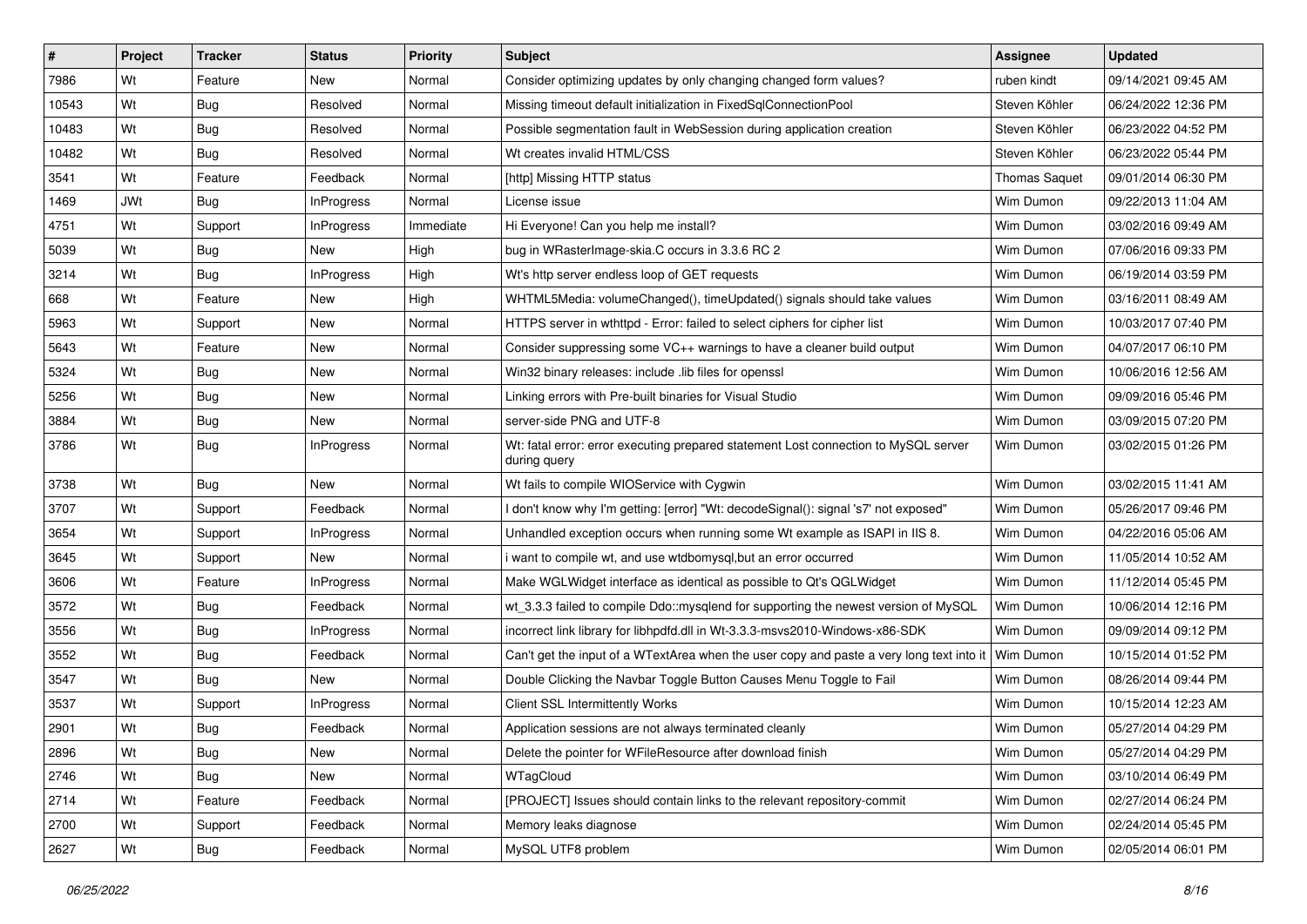| $\sharp$ | Project    | <b>Tracker</b> | <b>Status</b>     | <b>Priority</b> | Subject                                                                                       | <b>Assignee</b> | <b>Updated</b>      |
|----------|------------|----------------|-------------------|-----------------|-----------------------------------------------------------------------------------------------|-----------------|---------------------|
| 2624     | Wt         | Support        | Feedback          | Normal          | QT (QImage Save Function not working in iis server)                                           | Wim Dumon       | 02/05/2014 06:02 PM |
| 2606     | Wt         | <b>Bug</b>     | Feedback          | Normal          | DashLine is not working when used as a style of WPen:                                         | Wim Dumon       | 02/05/2014 06:02 PM |
| 2353     | Wt         | Feature        | Feedback          | Normal          | Load certificate and private key from a X509 object and EVP_PKEY object                       | Wim Dumon       | 10/23/2013 03:18 PM |
| 2305     | Wt         | Feature        | New               | Normal          | Qt3D                                                                                          | Wim Dumon       | 11/11/2014 05:25 PM |
| 2203     | Wt         | <b>Bug</b>     | Feedback          | Normal          | cmath round problem                                                                           | Wim Dumon       | 09/16/2013 10:30 PM |
| 2202     | Wt         | Feature        | Feedback          | Normal          | Parent WObject parameter in WTimer single shot function                                       | Wim Dumon       | 09/16/2013 10:29 PM |
| 2195     | Wt         | Support        | <b>InProgress</b> | Normal          | Popup MessageBox fails in NavigationBar Widget                                                | Wim Dumon       | 02/19/2014 12:55 AM |
| 1991     | Wt         | Support        | Feedback          | Normal          | WT in QTCreator Windows                                                                       | Wim Dumon       | 07/10/2013 01:08 AM |
| 1989     | Wt         | Support        | <b>InProgress</b> | Normal          | Please consider releasing Dbo with more permissive (LGPL, MIT, BSD) license                   | Wim Dumon       | 09/15/2014 03:26 PM |
| 1810     | Wt         | Support        | Feedback          | Normal          | <b>Build Error</b>                                                                            | Wim Dumon       | 04/04/2013 09:15 AM |
| 1361     | Wt         | Feature        | <b>InProgress</b> | Normal          | Add native persistence/serialization to Widgets                                               | Wim Dumon       | 07/31/2013 01:18 PM |
| 490      | Wt         | Feature        | <b>InProgress</b> | Normal          | Provide progress information for file uploads                                                 | Wim Dumon       | 11/12/2010 09:54 AM |
| 470      | Wt         | Feature        | <b>InProgress</b> | Normal          | please add python binding                                                                     | Wim Dumon       | 07/31/2013 12:33 PM |
| 3212     | Wt         | Bug            | Feedback          | Low             | setAppRoot(): too late                                                                        | Wim Dumon       | 06/19/2014 02:35 PM |
| 1096     | Wt         | Feature        | <b>InProgress</b> | Low             | add wt version check to the FindWt.cmake module.                                              | Wim Dumon       | 09/18/2013 11:13 AM |
| 278      | Wt         | <b>Bug</b>     | Feedback          | Low             | WLogger isn't thread safe                                                                     | Wim Dumon       | 01/29/2010 02:36 PM |
| 4855     | Wt         | Support        | Feedback          | Normal          | drawText issue                                                                                | Yoika Ghysens   | 05/24/2016 02:07 PM |
| 4733     | Wt         | <b>Bug</b>     | Feedback          | Normal          | WSuggestionPopup does not fire WFormWidget 'changed' signal                                   | Yoika Ghysens   | 05/03/2016 12:20 PM |
| 3972     | <b>JWt</b> | Bug            | New               | High            | alignment bug in wt/src/js/StdGridLayoutImpl2.js                                              |                 | 04/09/2015 05:06 PM |
| 3953     | <b>JWt</b> | <b>Bug</b>     | New               | High            | you can't use a WSuggestionPopup and an InputMask at the same time.                           |                 | 04/09/2015 06:14 PM |
| 3952     | <b>JWt</b> | <b>Bug</b>     | Feedback          | High            | Using a table/td element to implement AlignCenter causes WSpinner to not be down<br>clickable |                 | 04/13/2015 08:41 AM |
| 1272     | <b>JWt</b> | Feature        | <b>New</b>        | High            | Custom data/label chart formatting (CHART-15)                                                 |                 | 04/27/2012 01:03 PM |
| 1271     | <b>JWt</b> | Feature        | New               | High            | Automatic axes margins (CHART-14)                                                             |                 | 04/27/2012 01:02 PM |
| 1270     | JWt        | Feature        | New               | High            | Align chart grid on value (CHART-12)                                                          |                 | 04/27/2012 12:59 PM |
| 1265     | <b>JWt</b> | Feature        | <b>New</b>        | High            | Distinguish area's of a chart (CHART-1)                                                       |                 | 04/27/2012 12:53 PM |
| 1264     | <b>JWt</b> | Feature        | New               | High            | Drag & drop Support for touch devices (DD-4)                                                  |                 | 04/27/2012 12:52 PM |
| 10383    | <b>JWt</b> | <b>Bug</b>     | New               | Normal          | WFileDropWidget: scope changes to allow custom upload mechanism                               |                 | 05/19/2022 09:08 AM |
| 10138    | <b>JWt</b> | <b>Bug</b>     | New               | Normal          | Fix antlr file generation on Windows                                                          |                 | 04/08/2022 05:17 PM |
| 9017     | JWt        | Feature        | New               | Normal          | Add SAML support to JWt Auth                                                                  |                 | 03/11/2022 11:07 AM |
| 8374     | <b>JWt</b> | <b>Bug</b>     | New               | Normal          | PDFJet unicode                                                                                |                 | 04/19/2021 12:22 PM |
| 6339     | JWt        | <b>Bug</b>     | New               | Normal          | JWt widget gallery nav bar title is Wt widget gallery (should be JWt?)                        |                 | 07/14/2020 07:39 AM |
| 6338     | <b>JWt</b> | <b>Bug</b>     | New               | Normal          | widget gallery: mvc tree is empty                                                             |                 | 04/13/2018 04:02 PM |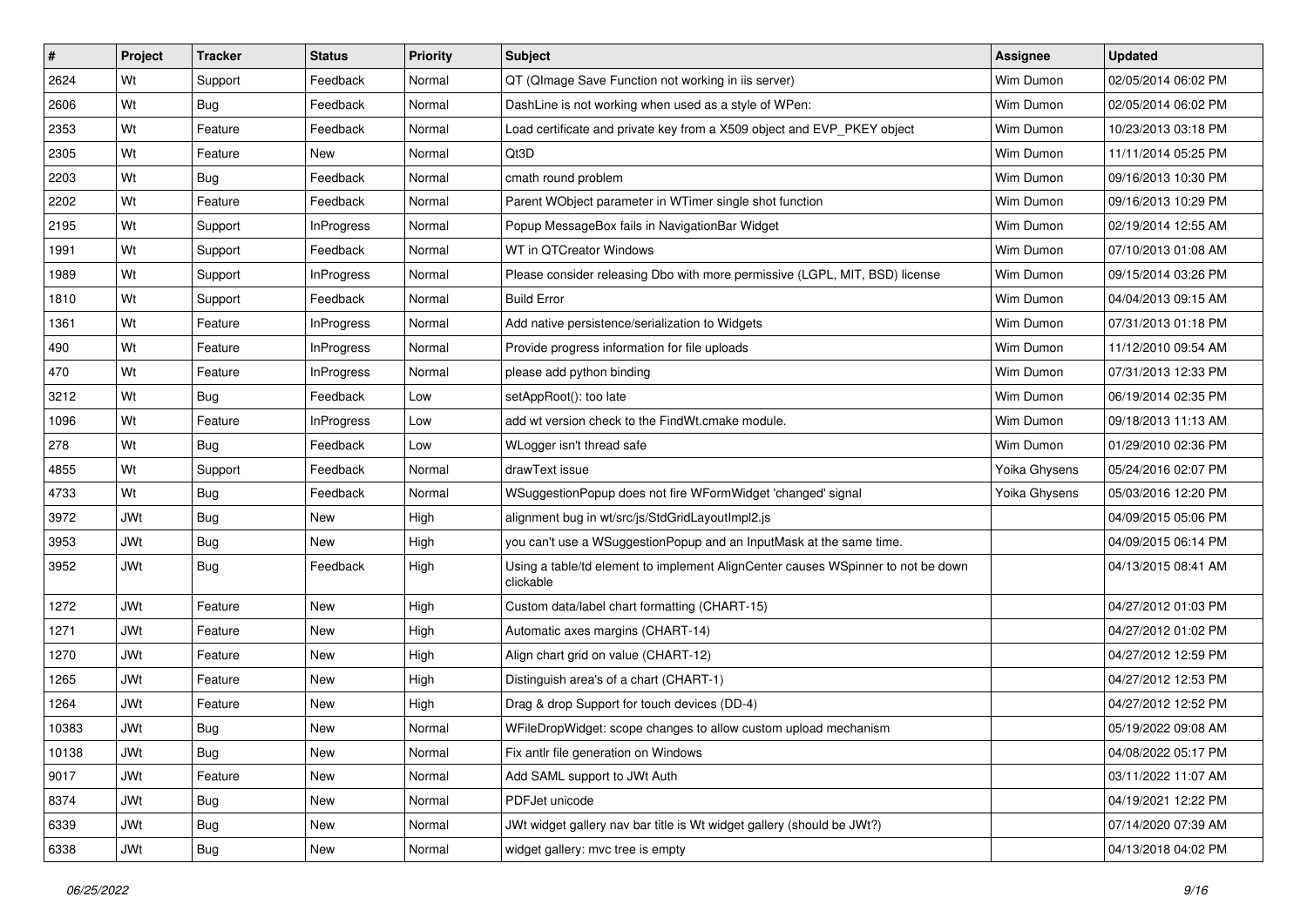| $\#$ | Project    | <b>Tracker</b> | <b>Status</b> | <b>Priority</b> | Subject                                                                                                                               | <b>Assignee</b> | <b>Updated</b>      |
|------|------------|----------------|---------------|-----------------|---------------------------------------------------------------------------------------------------------------------------------------|-----------------|---------------------|
| 4676 | <b>JWt</b> | <b>Bug</b>     | Feedback      | Normal          | eu.webtoolkit.jwt.WtServlet\$BoundSession throwing not serializable error when running<br>on appengine.                               |                 | 01/22/2016 12:18 PM |
| 4523 | <b>JWt</b> | Bug            | <b>New</b>    | Normal          | JSignal unmarshalling fails with latest chrome version (45.0)                                                                         |                 | 10/26/2015 10:38 AM |
| 4362 | <b>JWt</b> | Bug            | <b>New</b>    | Normal          | JWt POM depends on slf4j-simple                                                                                                       |                 | 07/29/2015 03:36 PM |
| 4084 | <b>JWt</b> | Bug            | <b>New</b>    | Normal          | Outdated maven dependency declaration on site, no new artifacts available on Maven<br>Central & JCenter                               |                 | 05/12/2015 12:34 AM |
| 3893 | JWt        | Bug            | <b>New</b>    | Normal          | popup submenus aka section headers have internal path enabled by default                                                              |                 | 03/14/2015 11:18 PM |
| 3891 | JWt        | Bug            | <b>New</b>    | Normal          | How to set cookie value with redirect page                                                                                            |                 | 03/13/2015 02:17 PM |
| 3885 | <b>JWt</b> | Support        | <b>New</b>    | Normal          | How to get HttpServletResponse and HttpServletRequest                                                                                 |                 | 03/12/2015 10:12 AM |
| 3632 | <b>JWt</b> | Bug            | <b>New</b>    | Normal          | WApplication.require() does not enforce unique loading of js libraries                                                                |                 | 10/25/2014 03:06 PM |
| 3519 | <b>JWt</b> | Support        | Resolved      | Normal          | How to add Wcheckbox on Table header row                                                                                              |                 | 08/07/2014 09:09 PM |
| 3196 | <b>JWt</b> | Bug            | <b>New</b>    | Normal          | WDialog::rejectWhenEscapePressed is working if called after WDialog::show.                                                            |                 | 05/23/2014 07:25 PM |
| 2823 | JWt        | Support        | <b>New</b>    | Normal          | TableView Alignement                                                                                                                  |                 | 03/17/2014 01:05 PM |
| 2777 | JWt        | Feature        | <b>New</b>    | Normal          | Allow more flexible use of DecimalFormatter in WAxis                                                                                  |                 | 03/07/2014 04:02 PM |
| 2583 | <b>JWt</b> | Feature        | <b>New</b>    | Normal          | WTableView is not refreshed after clear() if create in the constructor and not init - see<br>example (not sure if it is really a bug) |                 | 02/11/2014 12:15 PM |
| 2100 | <b>JWt</b> | Bug            | <b>New</b>    | Normal          | Right-click on 3D chart causes unwanted interaction                                                                                   |                 | 10/14/2013 09:30 PM |
| 1298 | <b>JWt</b> | Support        | <b>New</b>    | Normal          | Hello World Example not working with UTF-8 characters on IE9                                                                          |                 | 10/14/2013 10:42 PM |
| 1263 | <b>JWt</b> | Feature        | <b>New</b>    | Normal          | Event handler for drag-in and drag-out (DD-3)                                                                                         |                 | 04/27/2012 12:52 PM |
| 1181 | <b>JWt</b> | Feature        | <b>New</b>    | Normal          | add animation to dialogs example                                                                                                      |                 | 03/09/2012 06:46 AM |
| 1080 | JWt        | Feature        | <b>New</b>    | Normal          | Drag & drop support on touch devices.                                                                                                 |                 | 12/02/2011 03:06 PM |
| 717  | <b>JWt</b> | Feature        | <b>New</b>    | Normal          | add support for plural forms of nouns                                                                                                 |                 | 02/11/2011 12:28 PM |
| 80   | JWt        | Feature        | <b>New</b>    | Normal          | add advanced drag drop example                                                                                                        |                 | 08/26/2009 12:06 PM |
| 1605 | <b>JWt</b> | Support        | Feedback      | Low             | Corporate Identity                                                                                                                    |                 | 12/16/2012 02:25 PM |
| 9223 | Wt         | Bug            | <b>New</b>    | Immediate       | dropDownButton of SplitButton is in new line if put in layout                                                                         |                 | 12/15/2021 10:02 PM |
| 9174 | Wt         | Bug            | <b>New</b>    | Immediate       | setLayoutSizeAware blocks setOverflow(Auto)                                                                                           |                 | 12/15/2021 10:01 PM |
| 6763 | Wt         | Bug            | <b>New</b>    | Immediate       | SetIcon for Wt:: WMenuItem is not working                                                                                             |                 | 11/07/2021 08:10 AM |
| 8576 | Wt         | Support        | <b>New</b>    | Urgent          | wt application using wthttpd that is currently suffering a DDOS attack                                                                |                 | 05/25/2021 10:57 AM |
| 7703 | Wt         | Bug            | New           | Urgent          | Issue with wt-4.4.0 WStackedWidget/Help needed                                                                                        |                 | 09/04/2020 08:24 PM |
| 7579 | Wt         | Bug            | New           | Urgent          | Payal Rest API                                                                                                                        |                 | 05/22/2020 11:50 PM |
| 6344 | Wt         | Bug            | Feedback      | Urgent          | Wt::Http::Request getUploadedFile or uploadedFiles always empty                                                                       |                 | 05/28/2018 04:27 PM |
| 9689 | Wt         | <b>Bug</b>     | New           | High            | Auth::RegisterWidget not usable on Mobile                                                                                             |                 | 02/01/2022 10:14 AM |
| 9289 | Wt         | Bug            | New           | High            | <b>Partitioned Tables</b>                                                                                                             |                 | 11/04/2021 11:45 PM |
| 8136 | Wt         | Bug            | New           | High            | Session Timeout because of chromes "Throttle Javascript timers in background."                                                        |                 | 02/25/2021 10:08 AM |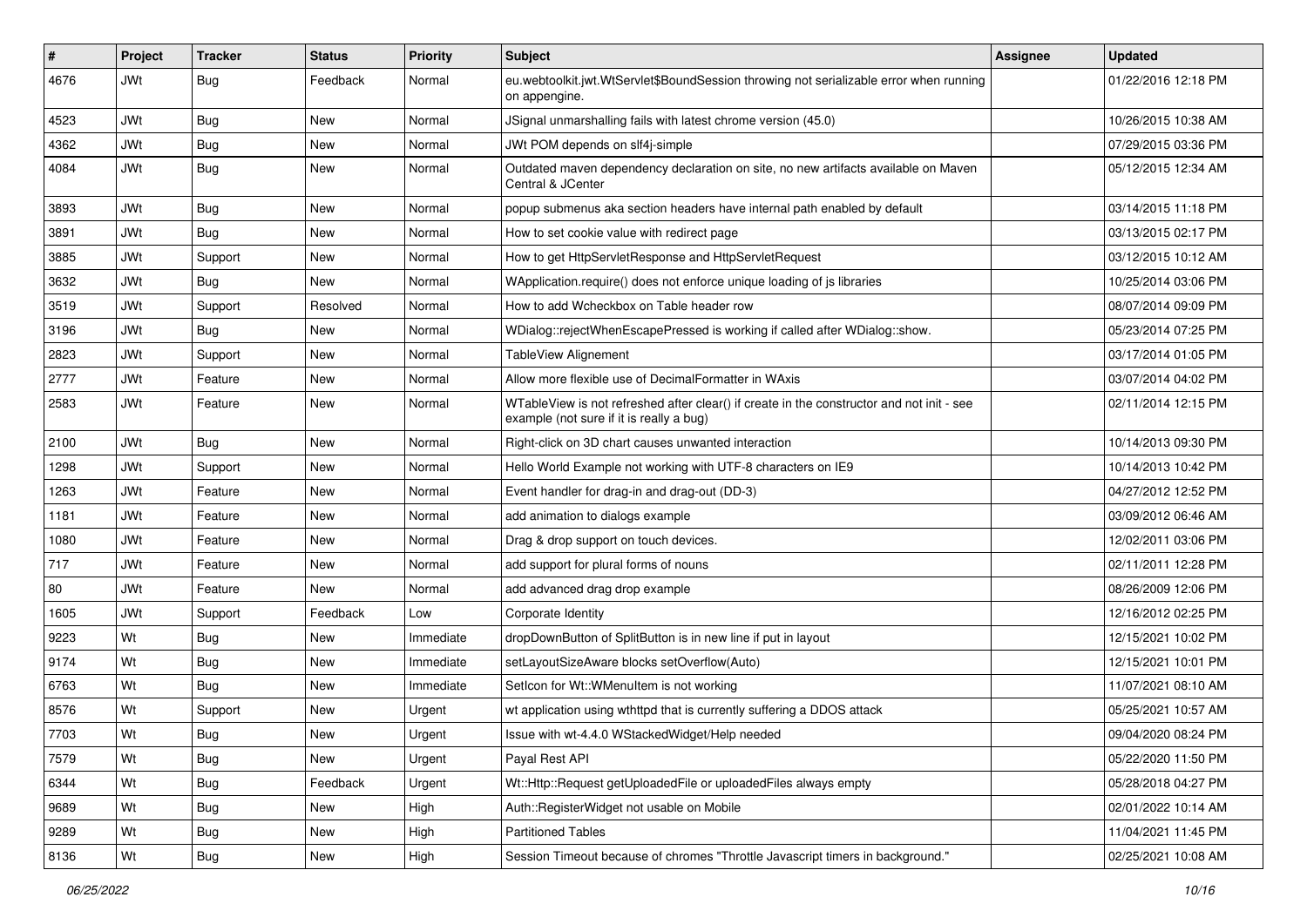| $\vert$ # | Project | <b>Tracker</b> | <b>Status</b> | <b>Priority</b> | Subject                                                                                                                                                                           | <b>Assignee</b> | <b>Updated</b>      |
|-----------|---------|----------------|---------------|-----------------|-----------------------------------------------------------------------------------------------------------------------------------------------------------------------------------|-----------------|---------------------|
| 8051      | Wt      | Bug            | <b>New</b>    | High            | WCartesianChart bad styled pdf print                                                                                                                                              |                 | 03/10/2021 02:46 PM |
| 7514      | Wt      | <b>Bug</b>     | <b>New</b>    | High            | Interactive charts does not work with progressive bootstrap enabled                                                                                                               |                 | 04/08/2020 11:42 AM |
| 7314      | Wt      | Support        | <b>New</b>    | High            | Worker-Thread-Warning: "Wt: attachThread(): no thread is holding this application's<br>lock?"                                                                                     |                 | 11/07/2019 12:48 PM |
| 7235      | Wt      | Bug            | Feedback      | High            | JavaScript error - exception_description: Not enough storage is available to complete<br>this operation.                                                                          |                 | 09/26/2019 03:56 PM |
| 6817      | Wt      | Bug            | <b>New</b>    | High            | [v3][v4]][Dbo] Force the inclusion of file Wt/Dbo/Dbo (or Wt/Dbo/Dbo.h vor v4)                                                                                                    |                 | 06/11/2019 01:16 PM |
| 6592      | Wt      | Bug            | Feedback      | High            | Menus not working on latest git version                                                                                                                                           |                 | 09/07/2018 01:01 PM |
| 6321      | Wt      | Bug            | Feedback      | High            | Keep-alive requests are not being sent after pressing a download button                                                                                                           |                 | 04/09/2018 12:20 PM |
| 6232      | Wt      | <b>Bug</b>     | Feedback      | High            | connectionMonitor invalid ackId                                                                                                                                                   |                 | 02/13/2018 03:23 PM |
| 6219      | Wt      | <b>Bug</b>     | New           | High            | Multiple transient WDialogs                                                                                                                                                       |                 | 12/14/2018 04:48 PM |
| 6176      | Wt      | <b>Bug</b>     | Feedback      | High            | Wt internal error; code: 5, description: String contains an invalid character - since<br>Update to 3.3.9                                                                          |                 | 08/30/2018 04:16 PM |
| 5835      | Wt      | Bug            | <b>New</b>    | High            | SHA1 is recommended as a suitable password hashing method                                                                                                                         |                 | 08/11/2017 04:32 PM |
| 5473      | Wt      | Support        | New           | High            | performance issues with nested wcontainerwidgets and calling removeWidget for all<br>inner widgets                                                                                |                 | 01/03/2017 06:07 PM |
| 5461      | Wt      | Bug            | Feedback      | High            | Wt:: Widget Set mode does not handle page refresh                                                                                                                                 |                 | 12/11/2016 03:23 PM |
| 4900      | Wt      | Support        | <b>New</b>    | High            | VS2010 binaries of 3.3.5                                                                                                                                                          |                 | 05/09/2016 12:58 PM |
| 4857      | Wt      | Support        | Feedback      | High            | How to get XML working?                                                                                                                                                           |                 | 04/20/2020 03:55 AM |
| 4841      | Wt      | Support        | <b>New</b>    | High            | Please help I'm badly stuck!                                                                                                                                                      |                 | 04/02/2016 10:57 AM |
| 4830      | Wt      | Support        | Feedback      | High            | Can anyone help me resize images?                                                                                                                                                 |                 | 04/01/2016 05:05 AM |
| 4654      | Wt      | Feature        | <b>New</b>    | High            | Hide the native browse button from WFileUpload as it seems to become uglier and<br>uglier each year and provide a better looking modern, flexible, customizable control on<br>top |                 | 01/07/2016 02:49 AM |
| 4571      | Wt      | Support        | <b>New</b>    | High            | Handle Key Press Globally                                                                                                                                                         |                 | 11/16/2015 01:47 PM |
| 4464      | Wt      | Bug            | Feedback      | High            | instability with dedicated-process whttpd server configuration                                                                                                                    |                 | 09/09/2015 08:23 PM |
| 3930      | Wt      | Bug            | New           | High            | JavaScript in WT                                                                                                                                                                  |                 | 04/03/2015 03:11 PM |
| 3660      | Wt      | Feature        | New           | High            | WGLWidget's 'gl' interface sucks when it comes to potability. Please make it comatible<br>with OpenGL ES interface                                                                |                 | 11/13/2014 02:55 PM |
| 2883      | Wt      | Feature        | <b>New</b>    | High            | [WEBSITE] Main Page should show Code & Widget                                                                                                                                     |                 | 03/31/2014 07:10 AM |
| 2882      | Wt      | Feature        | New           | High            | Further Decouple/Isolate Wt's UI (Widget)                                                                                                                                         |                 | 03/31/2014 05:33 AM |
| 2881      | Wt      | Feature        | New           | High            | Provide a Tutorial, starting with Wt Basic Concepts                                                                                                                               |                 | 03/30/2014 05:57 AM |
| 2844      | Wt      | Feature        | New           | High            | [DBO] Further Decoupling of Dbo from Wt                                                                                                                                           |                 | 03/23/2014 06:21 PM |
| 400       | Wt      | Feature        | New           | High            | Loading indicator support for providing an appropriate message.                                                                                                                   |                 | 11/12/2010 09:55 AM |
| 10512     | Wt      | <b>Bug</b>     | New           | Normal          | After the model is reset, elements in WTreeView no longer respect the disabled status<br>of the view                                                                              |                 | 06/21/2022 01:22 PM |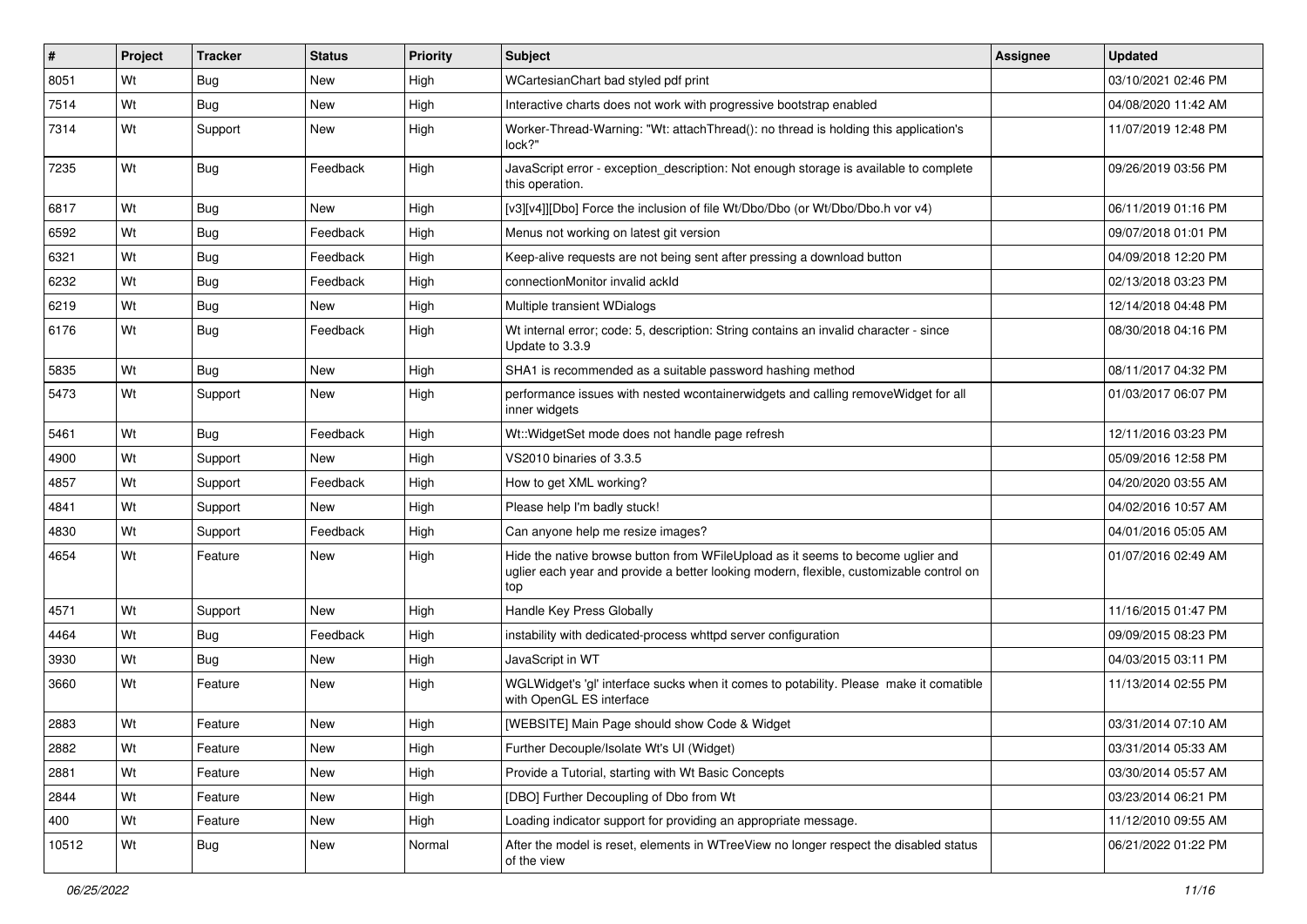| $\vert$ # | Project | <b>Tracker</b> | <b>Status</b> | <b>Priority</b> | <b>Subject</b>                                                                                | <b>Assignee</b> | <b>Updated</b>      |
|-----------|---------|----------------|---------------|-----------------|-----------------------------------------------------------------------------------------------|-----------------|---------------------|
| 10507     | Wt      | <b>Bug</b>     | New           | Normal          | Memory Leaks and Memory Access errors in WT 4.7.2                                             |                 | 06/17/2022 01:09 PM |
| 10488     | Wt      | <b>Bug</b>     | Review        | Normal          | no more keepAlive sent after long polling error                                               |                 | 06/14/2022 08:52 AM |
| 10485     | Wt      | <b>Bug</b>     | New           | Normal          | Cannot build on macos                                                                         |                 | 06/13/2022 03:23 PM |
| 10382     | Wt      | Improvements   | New           | Normal          | Allow different upload mechanism for WFileDropWidget                                          |                 | 05/19/2022 08:51 AM |
| 10364     | Wt      | Feature        | <b>New</b>    | Normal          | WBootstrap5Theme: re-add support for collapsible WPanel?                                      |                 | 05/16/2022 04:28 PM |
| 10356     | Wt      | <b>Bug</b>     | <b>New</b>    | Normal          | The "resizable" property of a WDialog cannot be reset                                         |                 | 05/16/2022 01:59 PM |
| 10354     | Wt      | Bug            | New           | Normal          | WDateEdit\WDatePicker cast bug                                                                |                 | 05/16/2022 12:31 PM |
| 10303     | Wt      | Improvements   | <b>New</b>    | Normal          | WTemplate: support extra args as attributes                                                   |                 | 05/06/2022 09:09 PM |
| 10294     | Wt      | Bug            | New           | Normal          | Wt-auth-login using outdated css                                                              |                 | 05/04/2022 09:51 PM |
| 10288     | Wt      | <b>Bug</b>     | <b>New</b>    | Normal          | Bootstrap5: widget manually stylized with only "btn" is being appended "btn<br>btn-secondary" |                 | 05/03/2022 11:25 PM |
| 10238     | Wt      | <b>Bug</b>     | <b>New</b>    | Normal          | The tristate checkbox updates its state too late after being clicked                          |                 | 04/25/2022 10:20 AM |
| 10211     | Wt      | Bug            | <b>New</b>    | Normal          | The order of states when clicking the tristate checkbox is wrong initially                    |                 | 04/20/2022 03:17 PM |
| 10196     | Wt      | <b>Bug</b>     | New           | Normal          | doJavaScript() unexpected behavior                                                            |                 | 04/19/2022 04:47 PM |
| 10179     | Wt      | Bug            | <b>New</b>    | Normal          | Bootstrap 5: incorrect style classes set in drop down menus                                   |                 | 04/14/2022 09:24 PM |
| 10137     | Wt      | Improvements   | New           | Normal          | Uncaught exceptions in handleRequest crash the application                                    |                 | 04/08/2022 11:59 AM |
| 10136     | Wt      | Bug            | <b>New</b>    | Normal          | WebRenderer::serveError leaks error details to end user                                       |                 | 04/08/2022 11:33 AM |
| 10020     | Wt      | Bug            | <b>New</b>    | Normal          | Questionable setOverflow(Overflow::Hidden) in WStackedWidget (bootstrap5)                     |                 | 03/28/2022 02:07 PM |
| 9939      | Wt      | Feature        | New           | Normal          | Consider exposing configuration as an API                                                     |                 | 03/16/2022 07:53 AM |
| 9938      | Wt      | Bug            | Review        | Normal          | Close button not displayed correctly in dialog in Bootstrap 5                                 |                 | 03/24/2022 08:58 AM |
| 9923      | Wt      | Bug            | Review        | Normal          | WFileDropWidget dropcover style added while not accepting drops                               |                 | 03/22/2022 02:56 PM |
| 9881      | Wt      | Support        | <b>New</b>    | Normal          | Using bootstrap 5                                                                             |                 | 03/07/2022 04:32 PM |
| 9864      | Wt      | Bug            | <b>New</b>    | Normal          | Wt::Signal doesn't properly bind to function object with 4 or more arguments                  |                 | 03/04/2022 12:06 PM |
| 9861      | Wt      | Feature        | Review        | Normal          | Build wtwithgt with Qt 6                                                                      |                 | 03/10/2022 11:01 AM |
| 9836      | Wt      | Support        | <b>New</b>    | Normal          | WLineEdit font size                                                                           |                 | 03/01/2022 10:06 PM |
| 9811      | Wt      | Bug            | <b>New</b>    | Normal          | Run problem                                                                                   |                 | 03/07/2022 10:23 PM |
| 9745      | Wt      | Feature        | New           | Normal          | Dbo: LRU prepared statement cache                                                             |                 | 02/14/2022 04:53 PM |
| 9728      | Wt      | <b>Bug</b>     | New           | Normal          | WSuggestionPopup may be truncated by parent widget if the parent has vertical<br>scrollbar    |                 | 02/08/2022 02:32 PM |
| 9725      | Wt      | Feature        | New           | Normal          | Add manual multi-threading support                                                            |                 | 02/08/2022 11:08 PM |
| 9719      | Wt      | <b>Bug</b>     | New           | Normal          | Wt AxisSliderWidget view port is no longer sync with the Chart                                |                 | 02/04/2022 04:17 AM |
| 9700      | Wt      | Support        | New           | Normal          | Log Y-Axis on WCartesianChart not displaying expected tick labels                             |                 | 02/04/2022 02:18 PM |
| 9678      | Wt      | Bug            | New           | Normal          | Crash in Wt::Dbo if we clear a collection and add an item.                                    |                 | 02/10/2022 10:40 AM |
| 9644      | Wt      | Bug            | New           | Normal          | Chart legend formatting                                                                       |                 | 01/24/2022 12:52 PM |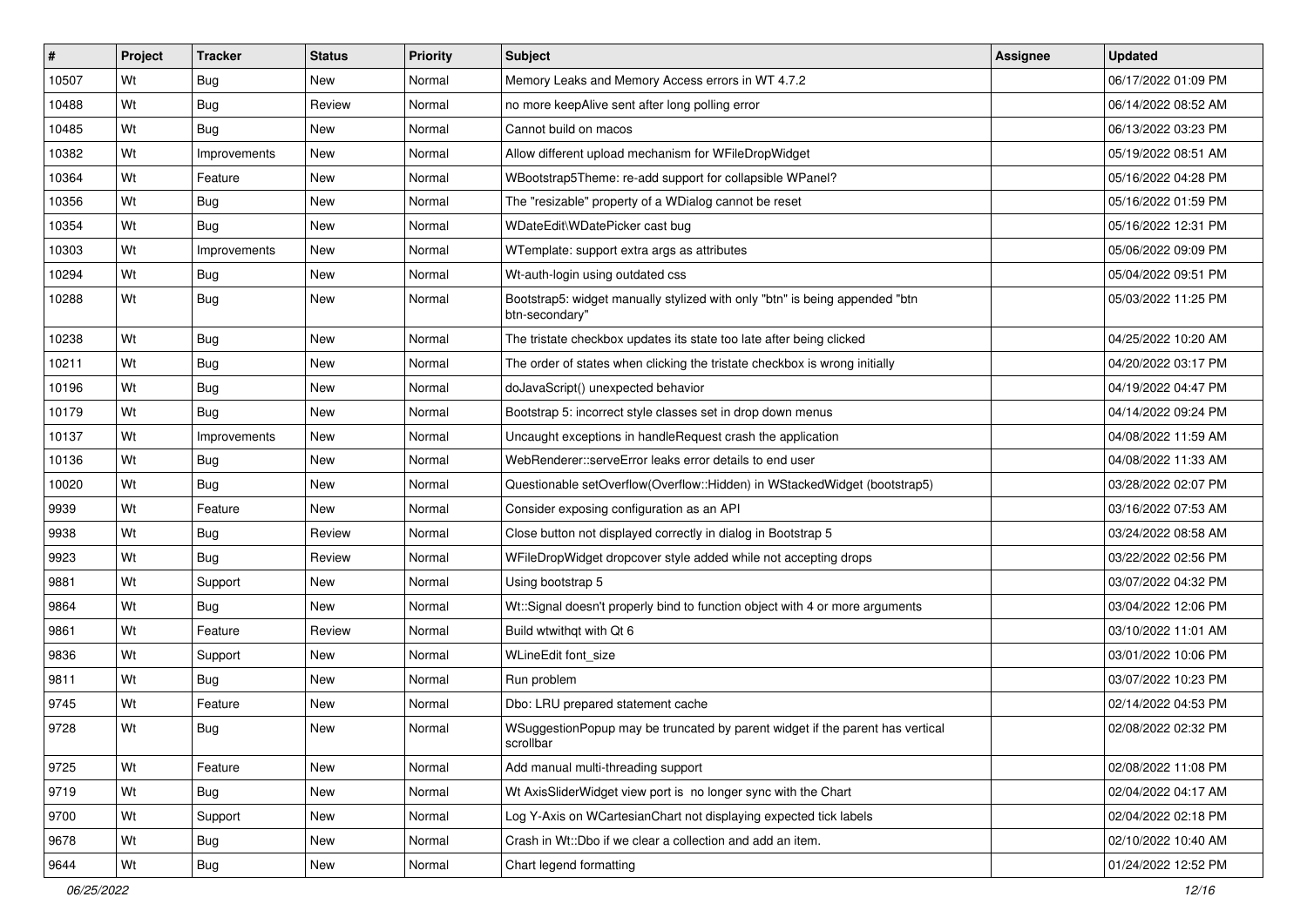| $\vert$ # | Project | <b>Tracker</b> | <b>Status</b>     | <b>Priority</b> | Subject                                                                                           | <b>Assignee</b> | <b>Updated</b>      |
|-----------|---------|----------------|-------------------|-----------------|---------------------------------------------------------------------------------------------------|-----------------|---------------------|
| 9622      | Wt      | Bug            | New               | Normal          | Wrong positioning of the WPopupMenu                                                               |                 | 01/17/2022 02:57 PM |
| 9615      | Wt      | <b>Bug</b>     | <b>New</b>        | Normal          | Missing handling of drop event in WAbstractProxyModel and WStandardItemModel                      |                 | 01/13/2022 01:48 PM |
| 9589      | Wt      | Bug            | New               | Normal          | Wt does not always show the indicator between the rows if dropping on an item is also<br>allowed. |                 | 01/25/2022 03:19 PM |
| 9556      | Wt      | Bug            | <b>New</b>        | Normal          | Cannot hide widgets with bootstrap5 d-* classes                                                   |                 | 01/01/2022 09:25 PM |
| 9506      | Wt      | Bug            | New               | Normal          | Cannot move callbacks                                                                             |                 | 12/15/2021 06:02 PM |
| 9493      | Wt      | Feature        | New               | Normal          | Make Wt bindable                                                                                  |                 | 12/14/2021 09:28 PM |
| 9467      | Wt      | Support        | New               | Normal          | Loading background                                                                                |                 | 12/08/2021 03:29 PM |
| 9442      | Wt      | Feature        | Review            | Normal          | Wt::Dbo::Query suggestions                                                                        |                 | 03/10/2022 02:57 PM |
| 9422      | Wt      | Bug            | <b>New</b>        | Normal          | Probable bug in Chart Axis                                                                        |                 | 12/01/2021 02:47 AM |
| 9421      | Wt      | Support        | New               | Normal          | WGoogleMap addIconMarker                                                                          |                 | 12/08/2021 03:35 PM |
| 9350      | Wt      | Improvements   | New               | Normal          | Allow for customization of Bootstrap 5 theme                                                      |                 | 03/10/2022 03:22 PM |
| 9343      | Wt      | Improvements   | <b>New</b>        | Normal          | (How to) Add switch widget to Wt                                                                  |                 | 11/16/2021 02:57 PM |
| 9328      | Wt      | <b>Bug</b>     | Review            | Normal          | Strange XHTML ToolTip positioning                                                                 |                 | 03/10/2022 03:35 PM |
| 9295      | Wt      | Bug            | <b>New</b>        | Normal          | Wt::WMenuItem SetIcon not working                                                                 |                 | 11/30/2021 11:27 AM |
| 9284      | Wt      | Bug            | New               | Normal          | WTableView does not layout correctly when inside a WTabWidget                                     |                 | 03/09/2022 03:49 PM |
| 9265      | Wt      | Bug            | New               | Normal          | WBorderLayout documentation error                                                                 |                 | 03/10/2022 03:23 PM |
| 9241      | Wt      | Improvements   | <b>New</b>        | Normal          | Support multiple Reply-To addresses inside Wt::Mail::Message                                      |                 | 10/20/2021 04:38 PM |
| 9207      | Wt      | Improvements   | New               | Normal          | Follow up on Bootstrap 5 theme                                                                    |                 | 03/10/2022 03:25 PM |
| 9115      | Wt      | Improvements   | New               | Normal          | Set the version in WBootstrapTheme C'tor                                                          |                 | 10/11/2021 06:09 PM |
| 9107      | Wt      | Improvements   | New               | Normal          | New overloaded C'tor for Wt::Auth::PasswordVerifier                                               |                 | 09/27/2021 06:23 PM |
| 9088      | Wt      | Bug            | New               | Normal          | Http::Message copy assignment missing                                                             |                 | 09/22/2021 11:10 AM |
| 9078      | Wt      | Bug            | <b>New</b>        | Normal          | MySql backend c'tor dbhost parameter is passed by value instead of reference.                     |                 | 09/20/2021 06:36 PM |
| 9076      | Wt      | <b>Bug</b>     | Review            | Normal          | Opening popup (calendar) of Wt::WDateEdit fails in Widgetset mode on first render.                |                 | 03/10/2022 04:32 PM |
| 9063      | Wt      | Feature        | New               | Normal          | ClickHouse DBO Backend                                                                            |                 | 09/14/2021 12:29 PM |
| 9055      | Wt      | Bug            | New               | Normal          | DB2 support                                                                                       |                 | 09/09/2021 04:43 PM |
| 9046      | Wt      | Improvements   | New               | Normal          | WServer::post() and strand                                                                        |                 | 09/08/2021 01:52 AM |
| 9039      | Wt      | Bug            | New               | Normal          | Wt::WDateTime::toLocalDateTime not working                                                        |                 | 09/17/2021 12:13 PM |
| 8781      | Wt      | Improvements   | New               | Normal          | Document that the unload event is not guaranteed                                                  |                 | 03/10/2022 03:25 PM |
| 8760      | Wt      | Bug            | Review            | Normal          | Wt::Auth: resend activation mail                                                                  |                 | 03/10/2022 03:20 PM |
| 8759      | Wt      | Feature        | <b>InProgress</b> | Normal          | Add a WDateTimeEdit                                                                               |                 | 03/10/2022 03:30 PM |
| 8757      | Wt      | Improvements   | New               | Normal          | Setting position of WDialog                                                                       |                 | 07/01/2021 10:02 AM |
| 8730      | Wt      | Bug            | New               | Normal          | Unexpected "order by (SELECT NULL)" when setting a limit                                          |                 | 07/08/2021 01:18 PM |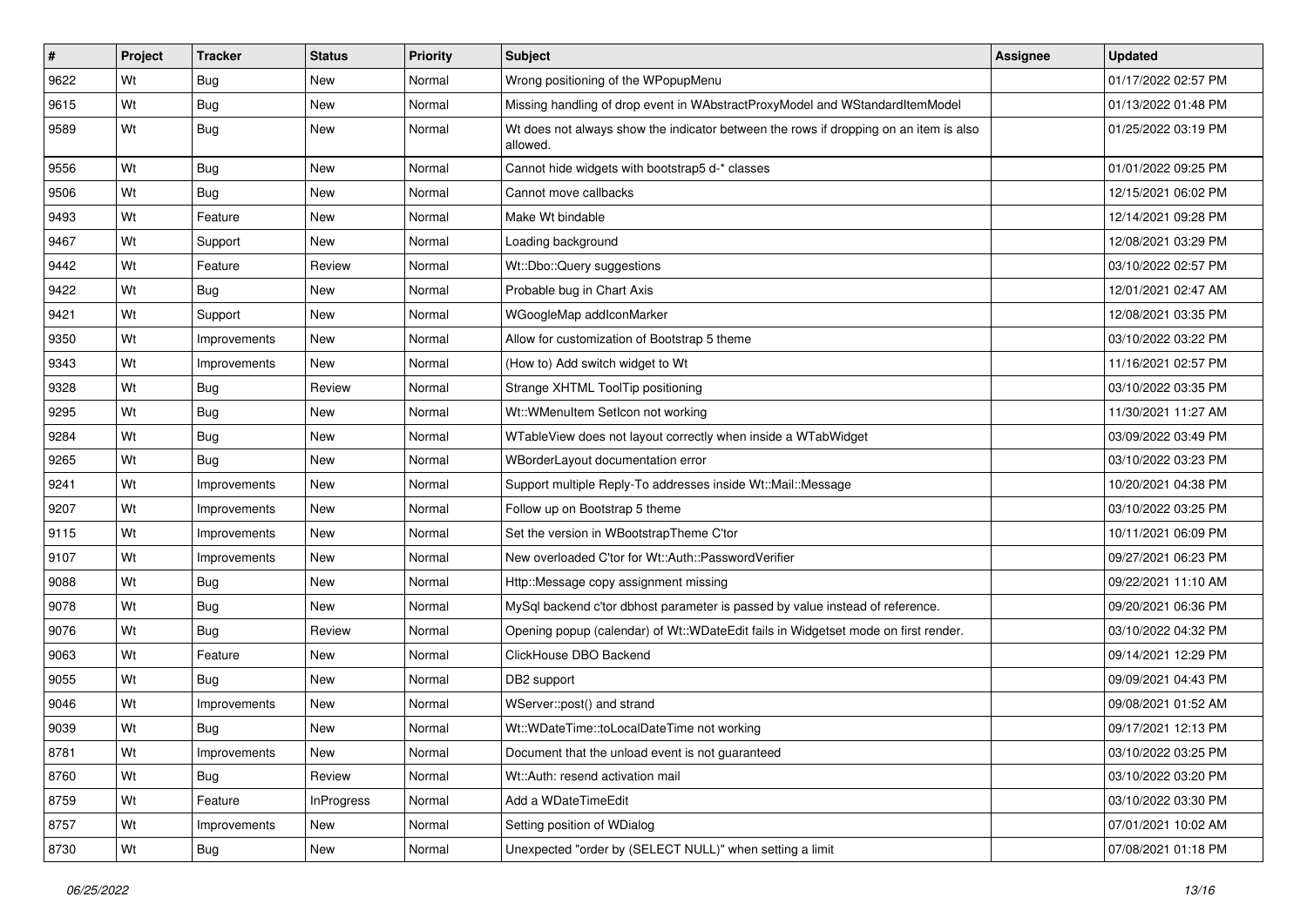| $\vert$ # | Project | <b>Tracker</b> | <b>Status</b>     | <b>Priority</b> | <b>Subject</b>                                                                                        | Assignee | <b>Updated</b>      |
|-----------|---------|----------------|-------------------|-----------------|-------------------------------------------------------------------------------------------------------|----------|---------------------|
| 8718      | Wt      | Support        | <b>New</b>        | Normal          | About Wt.WT.updateDelay                                                                               |          | 07/06/2021 05:18 PM |
| 8714      | Wt      | <b>Bug</b>     | <b>New</b>        | Normal          | Security bug: WAnchor should set rel="noopener" when opening a link that opens in a<br>new window     |          | 06/20/2021 07:36 PM |
| 8711      | Wt      | Support        | <b>New</b>        | Normal          | Loading Y-axis values on moving Live 2D graph using WCartesianChart                                   |          | 06/18/2021 05:15 PM |
| 8707      | Wt      | Support        | <b>New</b>        | Normal          | How to upload a file with javascript?                                                                 |          | 08/21/2021 11:14 PM |
| 8660      | Wt      | Improvements   | New               | Normal          | Make redirect the default OAuth method?                                                               |          | 03/10/2022 03:26 PM |
| 8630      | Wt      | Feature        | <b>New</b>        | Normal          | Update DB                                                                                             |          | 06/03/2021 11:09 AM |
| 8629      | Wt      | Improvements   | New               | Normal          | Change JavaScript minifier                                                                            |          | 06/03/2021 10:25 AM |
| 8620      | Wt      | Feature        | <b>New</b>        | Normal          | Consider improvements to the API to prevent bugs like issue #7669                                     |          | 06/02/2021 09:43 PM |
| 8608      | Wt      | Support        | <b>New</b>        | Normal          | Wt::Dbo: how to avoid creation of prepared statements?                                                |          | 06/01/2021 12:42 PM |
| 8602      | Wt      | <b>Bug</b>     | New               | Normal          | No changed() signal when toggling a check box programmatically                                        |          | 03/10/2022 03:27 PM |
| 8544      | Wt      | <b>Bug</b>     | <b>New</b>        | Normal          | WFileUpload: uploaded signal never called                                                             |          | 05/21/2021 10:43 AM |
| 8526      | Wt      | Support        | <b>New</b>        | Normal          | Widget example code for Constellation plot                                                            |          | 05/19/2021 10:20 AM |
| 8458      | Wt      | Feature        | <b>New</b>        | Normal          | WKeyEvent don't give access to JavaScriptEvent isEvent on wt4                                         |          | 05/21/2021 11:24 AM |
| 8434      | Wt      | Support        | <b>New</b>        | Normal          | The best IDE and compiler C++ for Wt development on Ubuntu                                            |          | 05/03/2021 11:37 AM |
| 8416      | Wt      | Bug            | New               | Normal          | Wt crashes in ~Configuration                                                                          |          | 04/28/2021 03:25 PM |
| 8378      | Wt      | Bug            | <b>InProgress</b> | Normal          | WStandardItemModel::sort doesn't work when the items are created lazily.                              |          | 04/27/2021 09:00 PM |
| 8366      | Wt      | Bug            | Feedback          | Normal          | Auth widget needs reload                                                                              |          | 06/10/2021 08:43 AM |
| 8332      | Wt      | Bug            | New               | Normal          | Cannot compile wt 4.5.0 on raspbian                                                                   |          | 04/12/2021 08:07 PM |
| 8321      | Wt      | Feature        | <b>New</b>        | Normal          | Consider WResource::setChanged enhancement to invalidate stale WResource links                        |          | 04/08/2021 05:37 PM |
| 8295      | Wt      | Feature        | <b>New</b>        | Normal          | Improve handling of WStringListModel methods insertString and addString                               |          | 03/31/2021 12:17 AM |
| 8287      | Wt      | Feature        | <b>New</b>        | Normal          | Support Listening on UNIX Socket for HTTP Server.                                                     |          | 03/27/2021 11:21 PM |
| 8278      | Wt      | Support        | <b>New</b>        | Normal          | Invisible widget                                                                                      |          | 03/31/2021 12:50 PM |
| 8213      | Wt      | <b>Bug</b>     | New               | Normal          | The result of the function WTreeView::scrollTo is wrong if any parent of the element is<br>collapsed. |          | 03/17/2021 03:38 PM |
| 8201      | Wt      | <b>Bug</b>     | <b>New</b>        | Normal          | Buy Here Pay Here Dealership We Can Help Auto Chicago                                                 |          | 03/12/2021 09:00 PM |
| 8200      | Wt      | Support        | <b>New</b>        | Normal          | Question: WText inline image without UnsafeXHTML?                                                     |          | 03/25/2021 12:14 PM |
| 8193      | Wt      | <b>Bug</b>     | <b>New</b>        | Normal          | WTableView headers layout broken without JS                                                           |          | 03/11/2021 10:21 AM |
| 8158      | Wt      | Support        | New               | Normal          | WT application initialization in HTML file                                                            |          | 03/02/2021 05:48 AM |
| 8157      | Wt      | Bug            | New               | Normal          | Message box initiated in embedded widget can't show icon                                              |          | 02/27/2021 06:37 AM |
| 8156      | Wt      | <b>Bug</b>     | New               | Normal          | X-Frame-Option=SAMEORIGIN doesn't let my application be visualized inside iframe                      |          | 10/20/2021 11:36 AM |
| 8151      | Wt      | Support        | New               | Normal          | <b>XMLHttpRequest error</b>                                                                           |          | 03/02/2021 09:06 AM |
| 8108      | Wt      | Support        | New               | Normal          | Embedded widget                                                                                       |          | 02/26/2021 05:26 AM |
| 8093      | Wt      | <b>Bug</b>     | New               | Normal          | WCartesianChart portrait size do not show the bottom axis.                                            |          | 02/18/2021 10:22 AM |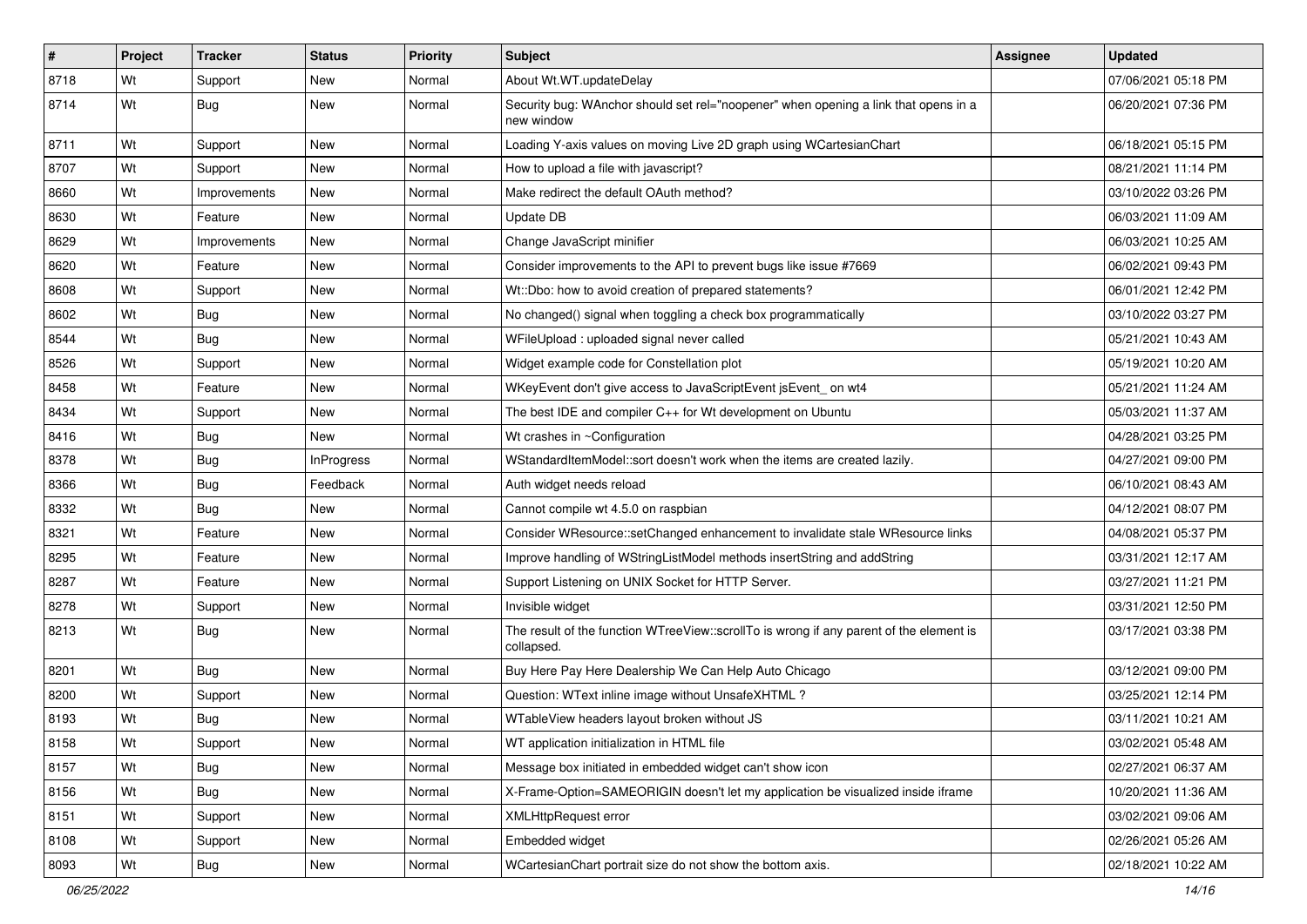| #    | Project | <b>Tracker</b> | <b>Status</b> | Priority | <b>Subject</b>                                                                                                                    | <b>Assignee</b> | <b>Updated</b>      |
|------|---------|----------------|---------------|----------|-----------------------------------------------------------------------------------------------------------------------------------|-----------------|---------------------|
| 8002 | Wt      | <b>Bug</b>     | <b>New</b>    | Normal   | WServer shutting down when setting breakpoint in XCode                                                                            |                 | 01/28/2021 08:26 AM |
| 8000 | Wt      | Feature        | <b>New</b>    | Normal   | Use XML parser for WTemplate rendering instead of simple text subsitution                                                         |                 | 02/04/2021 05:32 PM |
| 7992 | Wt      | Feature        | <b>New</b>    | Normal   | Ability to get/set image encoding or implementation dependent properties for<br>WRasterImage?                                     |                 | 01/20/2021 03:54 PM |
| 7976 | Wt      | Support        | <b>New</b>    | Normal   | WAbstractItemView and Drag and Drop                                                                                               |                 | 01/19/2021 11:52 AM |
| 7974 | Wt      | <b>Bug</b>     | <b>New</b>    | Normal   | WPopupMenu gets cut off at layout-boundaries/scrollbars                                                                           |                 | 01/24/2022 03:37 PM |
| 7970 | Wt      | Bug            | <b>New</b>    | Normal   | wthttp server may terminate after uncaught exception                                                                              |                 | 01/11/2021 08:43 PM |
| 7958 | Wt      | Bug            | <b>New</b>    | Normal   | When progressive bootstrap is enabled, setting a WContainerWidget's tag name to<br>"form" causes it to be skipped in the DOM tree |                 | 01/06/2021 02:19 PM |
| 7943 | Wt      | Feature        | <b>New</b>    | Normal   | std::string_view support                                                                                                          |                 | 09/14/2021 12:43 PM |
| 7937 | Wt      | Support        | Feedback      | Normal   | Installing Wt on Windows with MSYS2                                                                                               |                 | 12/27/2020 02:55 PM |
| 7917 | Wt      | <b>Bug</b>     | <b>New</b>    | Normal   | Wt internal error; code: undefined, description: Cannot read property 'ClassName' of<br>null                                      |                 | 12/15/2020 02:23 PM |
| 7915 | Wt      | <b>Bug</b>     | <b>New</b>    | Normal   | memory leak in WCartesianChart (wt3.7.0)                                                                                          |                 | 12/15/2020 03:14 PM |
| 7903 | Wt      | <b>Bug</b>     | <b>New</b>    | Normal   | Drag and drop between two views can throw.                                                                                        |                 | 12/08/2020 08:23 AM |
| 7897 | Wt      | <b>Bug</b>     | <b>New</b>    | Normal   | Log axis scale maps value 0 to minimum of axis                                                                                    |                 | 12/07/2020 01:21 PM |
| 7894 | Wt      | Feature        | <b>New</b>    | Normal   | Add more HTML5 input types                                                                                                        |                 | 12/07/2020 01:32 PM |
| 7890 | Wt      | Support        | <b>New</b>    | Normal   | WTreeView and Drag and Drop                                                                                                       |                 | 12/04/2020 11:12 AM |
| 7888 | Wt      | <b>Bug</b>     | <b>New</b>    | Normal   | WStringListModel::setItemData works not correct                                                                                   |                 | 12/03/2020 03:26 PM |
| 7881 | Wt      | Bug            | New           | Normal   | Modal dialog, which should be inaccessible in parallel, is getting nested                                                         |                 | 01/05/2021 05:58 PM |
| 7871 | Wt      | Bug            | <b>New</b>    | Normal   | stuck "Loading" indication                                                                                                        |                 | 11/24/2020 10:38 PM |
| 7856 | Wt      | Bug            | <b>New</b>    | Normal   | Native WSI der not working on progressive bootstrap                                                                               |                 | 11/13/2020 10:34 AM |
| 7814 | Wt      | Feature        | Review        | Normal   | Consider supporting SameSite attribute on cookies                                                                                 |                 | 03/10/2022 03:32 PM |
| 7810 | Wt      | <b>Bug</b>     | <b>New</b>    | Normal   | measureText() not accurate                                                                                                        |                 | 10/31/2020 07:09 PM |
| 7800 | Wt      | Bug            | <b>New</b>    | Normal   | WCartesianChart renders barseries over axis                                                                                       |                 | 12/03/2020 02:59 PM |
| 7794 | Wt      | <b>Bug</b>     | <b>New</b>    | Normal   | WProgressBar can generate invalid HTML code.                                                                                      |                 | 10/22/2020 03:21 PM |
| 7790 | Wt      | Bug            | New           | Normal   | WidentityProxyModel does not forward a call of sort method to the source model.                                                   |                 | 10/20/2020 04:11 PM |
| 7788 | Wt      | <b>Bug</b>     | <b>New</b>    | Normal   | Signal with big string does not trigger the fallback function                                                                     |                 | 10/30/2020 09:52 AM |
| 7787 | Wt      | <b>Bug</b>     | <b>New</b>    | Normal   | WContainer setLayout calls overriden clear()                                                                                      |                 | 10/17/2020 05:14 PM |
| 7786 | Wt      | Feature        | <b>New</b>    | Normal   | WStandardItemModel::insertRow returns void instead of WStandardItem*                                                              |                 | 10/21/2020 12:44 PM |
| 7785 | Wt      | Feature        | <b>New</b>    | Normal   | "key" property support                                                                                                            |                 | 10/16/2020 04:31 PM |
| 7769 | Wt      | <b>Bug</b>     | New           | Normal   | Mandelbrot example not working on Ubuntu                                                                                          |                 | 10/28/2020 04:42 PM |
| 7757 | Wt      | Support        | <b>New</b>    | Normal   | WebSession [error] "Wt: fatal error: Script id mismatch"                                                                          |                 | 10/09/2020 08:59 AM |